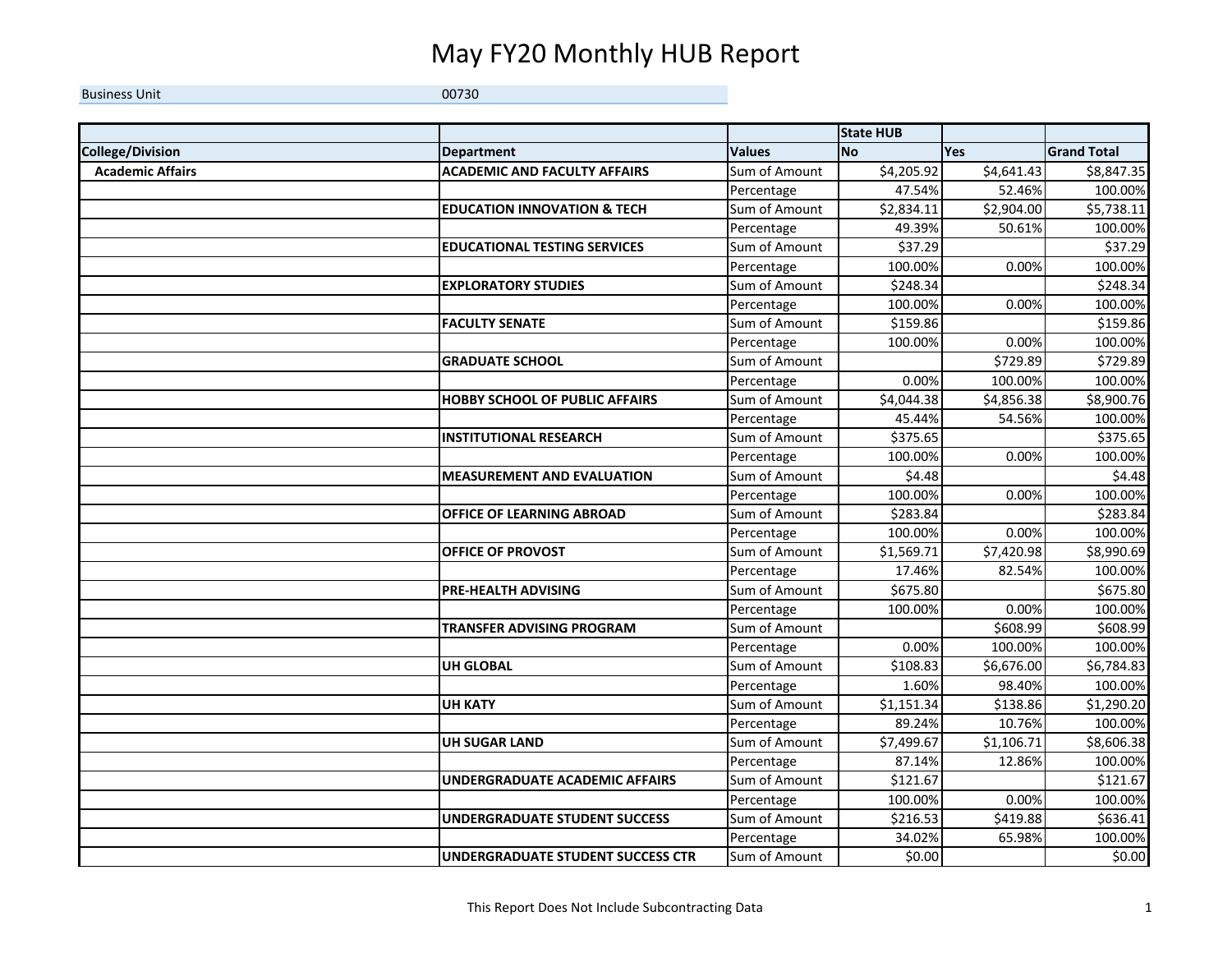| <b>Academic Affairs</b>               | UNDERGRADUATE STUDENT SUCCESS CTR         | Percentage    | #DIV/0!         | #DIV/0!                 | #DIV/0!         |
|---------------------------------------|-------------------------------------------|---------------|-----------------|-------------------------|-----------------|
|                                       | <b>WRITING CENTER</b>                     | Sum of Amount | \$510.08        |                         | \$510.08        |
|                                       |                                           | Percentage    | 100.00%         | 0.00%                   | 100.00%         |
| <b>Academic Affairs Sum of Amount</b> |                                           |               | \$24,047.50     | $\overline{$}29,503.12$ | \$53,550.62     |
| <b>Academic Affairs Percentage</b>    |                                           |               | 44.91%          | 55.09%                  | 100.00%         |
| <b>Administration and Finance</b>     | <b>A&amp;F INTERNAL COMMUNICATION</b>     | Sum of Amount | \$363.00        | \$87.17                 | \$450.17        |
|                                       |                                           | Percentage    | 80.64%          | 19.36%                  | 100.00%         |
|                                       | <b>ADMINISTRATION &amp; FINANCE</b>       | Sum of Amount | \$3,813.10      | \$3,507.42              | \$7,320.52      |
|                                       |                                           | Percentage    | 52.09%          | 47.91%                  | 100.00%         |
|                                       | <b>ASSOC VP FOR ADMINISTRATION</b>        | Sum of Amount | \$150.66        |                         | \$150.66        |
|                                       |                                           | Percentage    | 100.00%         | 0.00%                   | 100.00%         |
|                                       | <b>AUXILIARY SERVICES OPERATIONS</b>      | Sum of Amount | \$14,474.23     | \$143.38                | \$14,617.61     |
|                                       |                                           | Percentage    | 99.02%          | 0.98%                   | 100.00%         |
|                                       | <b>BUDGET</b>                             | Sum of Amount | \$79.96         | \$12.90                 | \$92.86         |
|                                       |                                           | Percentage    | 86.11%          | 13.89%                  | 100.00%         |
|                                       | <b>BUSINESS SERVICES</b>                  | Sum of Amount | \$319.51        | \$2,929.39              | \$3,248.90      |
|                                       |                                           | Percentage    | 9.83%           | 90.17%                  | 100.00%         |
|                                       | <b>CAMPUS SAFETY SYSTEMS</b>              | Sum of Amount | \$9,148.22      | \$198.04                | \$9,346.26      |
|                                       |                                           | Percentage    | 97.88%          | 2.12%                   | 100.00%         |
|                                       | <b>CENTRAL FACILITY SERVICES</b>          | Sum of Amount | \$8,605.80      | \$1,683.00              | \$10,288.80     |
|                                       |                                           | Percentage    | 83.64%          | 16.36%                  | 100.00%         |
|                                       | <b>CONTROLLER (PH)</b>                    | Sum of Amount | \$6,777.48      | \$209.70                | \$6,987.18      |
|                                       |                                           | Percentage    | 97.00%          | 3.00%                   | 100.00%         |
|                                       | <b>COUGAR CARD</b>                        | Sum of Amount | \$191.63        | \$1,623.84              | \$1,815.47      |
|                                       |                                           | Percentage    | 10.56%          | 89.44%                  | 100.00%         |
|                                       | <b>CULLEN PERFORM HALL</b>                | Sum of Amount | \$3,285.81      |                         | \$3,285.81      |
|                                       |                                           | Percentage    | 100.00%         | 0.00%                   | 100.00%         |
|                                       | <b>ENTERPRISE SYSTEMS</b>                 | Sum of Amount | \$186,185.96    |                         | \$186,185.96    |
|                                       |                                           | Percentage    | 100.00%         | 0.00%                   | 100.00%         |
|                                       | <b>ENV. HEALTH &amp; LIFE SAFETY</b>      | Sum of Amount | \$3,030.77      | \$156.37                | \$3,187.14      |
|                                       |                                           | Percentage    | 95.09%          | 4.91%                   | 100.00%         |
|                                       | <b>FACILITIES BUSINESS SERVICES</b>       | Sum of Amount | \$1,750.72      |                         | \$1,750.72      |
|                                       |                                           | Percentage    | 100.00%         | 0.00%                   | 100.00%         |
|                                       | <b>FACILITIES MANAGEMENT</b>              | Sum of Amount | \$12,667.09     | \$47,376.74             | \$60,043.83     |
|                                       |                                           | Percentage    | 21.10%          | 78.90%                  | 100.00%         |
|                                       | <b>FACILITIES OPERATION &amp; MAINT</b>   | Sum of Amount | \$15,372.65     | \$8,022.00              | \$23,394.65     |
|                                       |                                           | Percentage    | 65.71%          | 34.29%                  | 100.00%         |
|                                       | <b>FACILITIES PLANNING &amp; CONSTRUC</b> | Sum of Amount | \$12,279,136.41 | \$594,293.68            | \$12,873,430.09 |
|                                       |                                           | Percentage    | 95.38%          | 4.62%                   | 100.00%         |
|                                       | <b>FACILITIES/CONSTRUC MGMT ADMIN</b>     | Sum of Amount | \$560.99        | \$5.47                  | \$566.46        |
|                                       |                                           | Percentage    | 99.03%          | 0.97%                   | 100.00%         |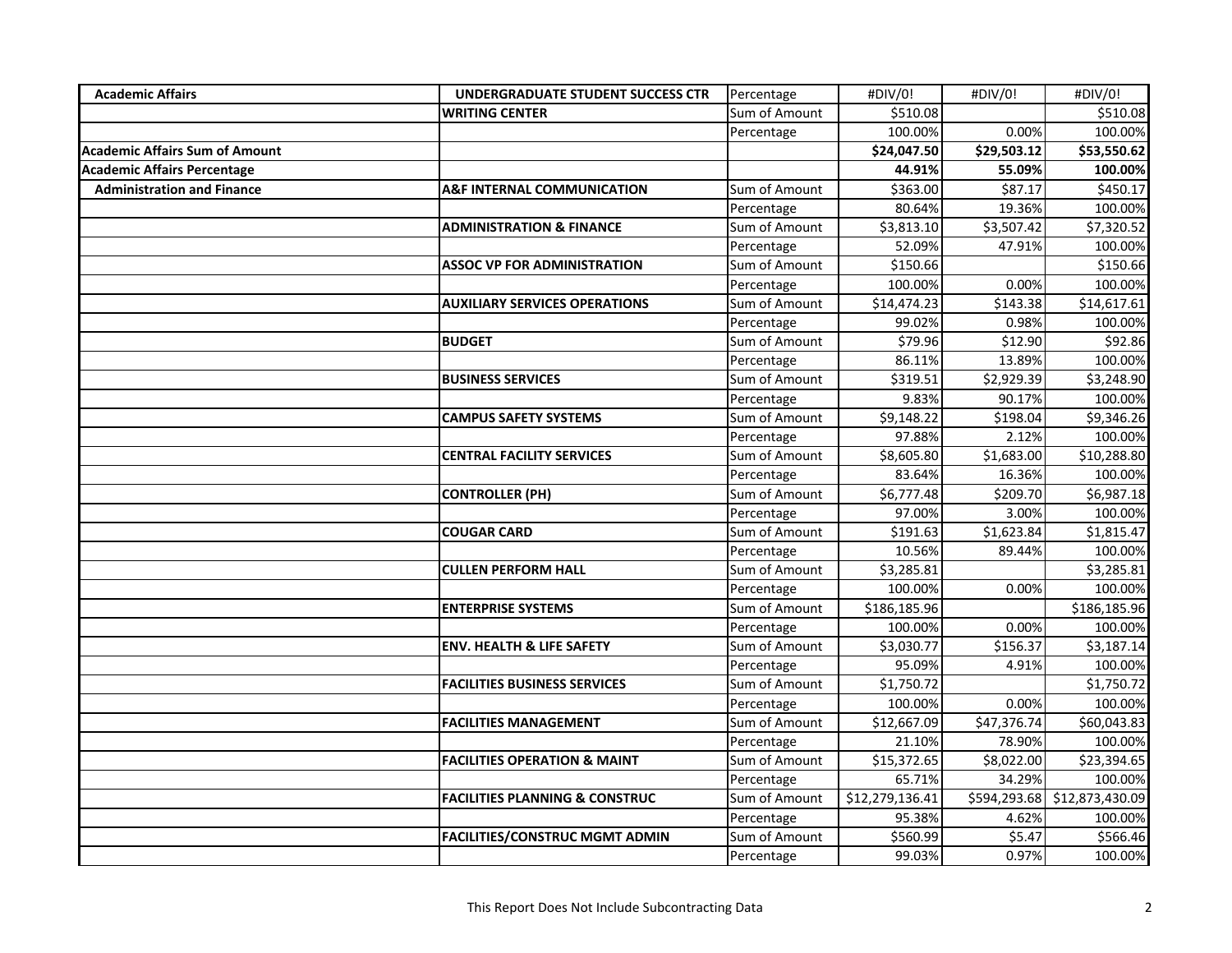| <b>Administration and Finance</b> | <b>FIRE LIFE SAFETY SERVICES</b>         | Sum of Amount | \$964.00       |              | \$964.00       |
|-----------------------------------|------------------------------------------|---------------|----------------|--------------|----------------|
|                                   |                                          | Percentage    | 100.00%        | 0.00%        | 100.00%        |
|                                   | <b>HIGH PERFORMANCE &amp; COMP NETWK</b> | Sum of Amount | \$5,927.18     |              | \$5,927.18     |
|                                   |                                          | Percentage    | 100.00%        | 0.00%        | 100.00%        |
|                                   | <b>HOUSTON PUBLIC MEDIA</b>              | Sum of Amount | \$1,451,122.97 |              | \$1,451,122.97 |
|                                   |                                          | Percentage    | 100.00%        | 0.00%        | 100.00%        |
|                                   | <b>HUMAN RESOURCES</b>                   | Sum of Amount | \$38,703.16    |              | \$38,703.16    |
|                                   |                                          | Percentage    | 100.00%        | 0.00%        | 100.00%        |
|                                   | <b>INST - BUDGET</b>                     | Sum of Amount | \$17,220.00    |              | \$17,220.00    |
|                                   |                                          | Percentage    | 100.00%        | 0.00%        | 100.00%        |
|                                   | <b>INST - BUSINESS SERVICES</b>          | Sum of Amount | \$5,690,924.20 |              | \$5,690,924.20 |
|                                   |                                          | Percentage    | 100.00%        | 0.00%        | 100.00%        |
|                                   | <b>INSTITUTIONAL - REAL ESTATE</b>       | Sum of Amount | \$58,913.75    |              | \$58,913.75    |
|                                   |                                          | Percentage    | 100.00%        | 0.00%        | 100.00%        |
|                                   | <b>KUHF RADIO</b>                        | Sum of Amount | \$61,254.39    | \$13,457.16  | \$74,711.55    |
|                                   |                                          | Percentage    | 81.99%         | 18.01%       | 100.00%        |
|                                   | <b>MINOR &amp; PLANNED PROJECTS</b>      | Sum of Amount | \$132,413.16   |              | \$132,413.16   |
|                                   |                                          | Percentage    | 100.00%        | 0.00%        | 100.00%        |
|                                   | <b>MINOR IN-HOUSE CONSTRUCTION</b>       | Sum of Amount | \$1,168.31     | \$45.69      | \$1,214.00     |
|                                   |                                          | Percentage    | 96.24%         | 3.76%        | 100.00%        |
|                                   | OFFICE EQUAL OPPORTUNITY SRVS            | Sum of Amount | \$2,279.55     | \$38.68      | \$2,318.23     |
|                                   |                                          | Percentage    | 98.33%         | 1.67%        | 100.00%        |
|                                   | <b>OFFICE OF SUSTAINABILITY</b>          | Sum of Amount | \$703.76       |              | \$703.76       |
|                                   |                                          | Percentage    | 100.00%        | 0.00%        | 100.00%        |
|                                   | <b>PARKING &amp; TRANS SERVICES</b>      | Sum of Amount | \$82,828.07    | \$86,993.65  | \$169,821.72   |
|                                   |                                          | Percentage    | 48.77%         | 51.23%       | 100.00%        |
|                                   | PHY PLANT-AUTOMOTIVE                     | Sum of Amount | \$4,480.94     | \$4,108.75   | \$8,589.69     |
|                                   |                                          | Percentage    | 52.17%         | 47.83%       | 100.00%        |
|                                   | PHY PLANT-GROUNDS MAINT                  | Sum of Amount | \$5,631.54     |              | \$5,631.54     |
|                                   |                                          | Percentage    | 100.00%        | 0.00%        | 100.00%        |
|                                   | PHY PLANT-SOLID WASTE                    | Sum of Amount | \$1,867.51     |              | \$1,867.51     |
|                                   |                                          | Percentage    | 100.00%        | 0.00%        | 100.00%        |
|                                   | PHYSICAL PLANT                           | Sum of Amount | \$294,778.31   | \$797,801.76 | \$1,092,580.07 |
|                                   |                                          | Percentage    | 26.98%         | 73.02%       | 100.00%        |
|                                   | <b>POLICE</b>                            | Sum of Amount | \$36,317.74    | \$293.61     | \$36,611.35    |
|                                   |                                          | Percentage    | 99.20%         | 0.80%        | 100.00%        |
|                                   | POSTAL SERVICES OPERATIONS               | Sum of Amount | \$3,056.23     |              | \$3,056.23     |
|                                   |                                          | Percentage    | 100.00%        | 0.00%        | 100.00%        |
|                                   | PRINTING OPERATIONS                      | Sum of Amount | \$1,595.91     | \$196.92     | \$1,792.83     |
|                                   |                                          | Percentage    | 89.02%         | 10.98%       | 100.00%        |
|                                   | <b>PUBLIC ART</b>                        | Sum of Amount | \$33,788.43    | \$1,783.89   | \$35,572.32    |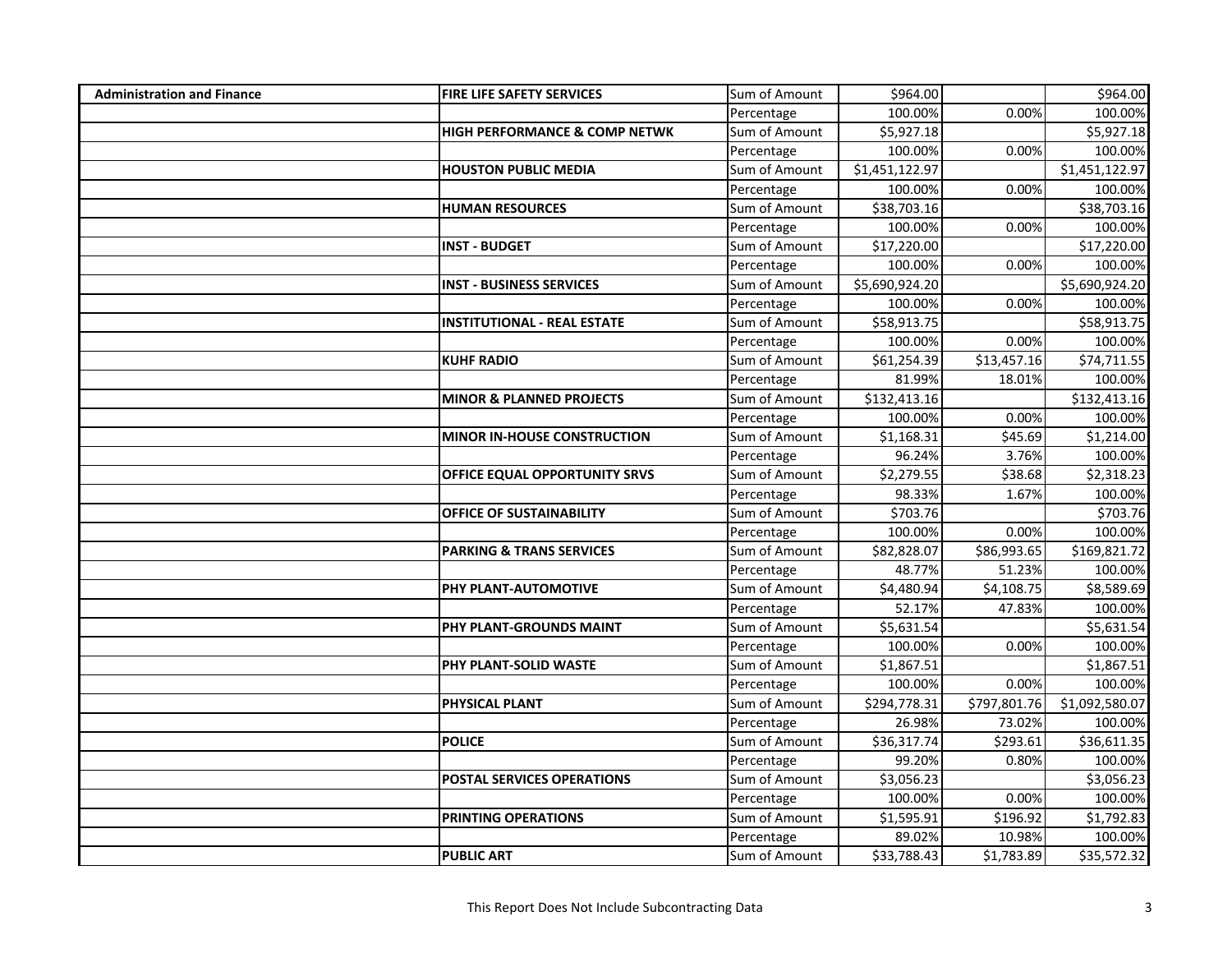| <b>Administration and Finance</b>               | <b>PUBLIC ART</b>                        | Percentage    | 94.99%          | 5.01%       | 100.00%                          |
|-------------------------------------------------|------------------------------------------|---------------|-----------------|-------------|----------------------------------|
|                                                 | <b>PURCHASED UTILITIES</b>               | Sum of Amount | \$61,000.00     |             | \$61,000.00                      |
|                                                 |                                          | Percentage    | 100.00%         | 0.00%       | 100.00%                          |
|                                                 | <b>REAL ESTATE SERVICES</b>              | Sum of Amount | \$6.24          |             | \$6.24                           |
|                                                 |                                          | Percentage    | 100.00%         | 0.00%       | 100.00%                          |
|                                                 | <b>RISK MANAGEMENT</b>                   | Sum of Amount | \$133.85        |             | \$133.85                         |
|                                                 |                                          | Percentage    | 100.00%         | 0.00%       | 100.00%                          |
|                                                 | <b>SERVICE LEVEL AGREEMENT</b>           | Sum of Amount | \$9,780.95      | \$0.00      | $\overline{59}$ , 780.95         |
|                                                 |                                          | Percentage    | 100.00%         | 0.00%       | 100.00%                          |
|                                                 | <b>STUDENT BUSINESS SERVICES</b>         | Sum of Amount | \$38,077.22     | \$604.86    | \$38,682.08                      |
|                                                 |                                          | Percentage    | 98.44%          | 1.56%       | 100.00%                          |
|                                                 | <b>TECHNOLOGY SERVICES &amp; SUPPORT</b> | Sum of Amount | \$69,189.74     | \$84,780.90 | \$153,970.64                     |
|                                                 |                                          | Percentage    | 44.94%          | 55.06%      | 100.00%                          |
|                                                 | TV PUBLIC BROADCASTING                   | Sum of Amount | 568,850.23      | \$9,371.73  | \$78,221.96                      |
|                                                 |                                          | Percentage    | 88.02%          | 11.98%      | 100.00%                          |
|                                                 | <b>UIT BUSINESS SERVICES</b>             | Sum of Amount | \$1,095.79      | \$868.15    | \$1,963.94                       |
|                                                 |                                          | Percentage    | 55.80%          | 44.20%      | 100.00%                          |
|                                                 | UIT EXTERNALLY FUNDED PROJECTS           | Sum of Amount | \$50,685.30     | \$42,935.84 | \$93,621.14                      |
|                                                 |                                          | Percentage    | 54.14%          | 45.86%      | 100.00%                          |
|                                                 | <b>UIT SECURITY</b>                      | Sum of Amount | \$42.29         |             | \$42.29                          |
|                                                 |                                          | Percentage    | 100.00%         | 0.00%       | 100.00%                          |
|                                                 | <b>UNIV PROP SERV OPERATIONS</b>         | Sum of Amount | \$138,600.00    |             | \$138,600.00                     |
|                                                 |                                          | Percentage    | 100.00%         | 0.00%       | 100.00%                          |
|                                                 | <b>UNIVERSITY INFORMATION TECH</b>       | Sum of Amount | \$2,600.91      | \$4,294.04  | \$6,894.95                       |
|                                                 |                                          | Percentage    | 37.72%          | 62.28%      | 100.00%                          |
| <b>Administration and Finance Sum of Amount</b> |                                          |               | \$20,911,915.62 |             | $$1,707,824.73$ $$22,619,740.35$ |
| <b>Administration and Finance Percentage</b>    |                                          |               | 92.45%          | 7.55%       | 100.00%                          |
| Architecture                                    | <b>COMMU DESIGN CNTR SUSAN ROGERS</b>    | Sum of Amount | \$1,121.77      |             | \$1,121.77                       |
|                                                 |                                          | Percentage    | 100.00%         | 0.00%       | 100.00%                          |
|                                                 | DEAN, G D HINES ARCH & DESIGN            | Sum of Amount | \$7,153.93      | \$8,816.05  | \$15,969.98                      |
|                                                 |                                          | Percentage    | 44.80%          | 55.20%      | 100.00%                          |
| <b>Architecture Sum of Amount</b>               |                                          |               | \$8,275.70      | \$8,816.05  | \$17,091.75                      |
| <b>Architecture Percentage</b>                  |                                          |               | 48.42%          | 51.58%      | 100.00%                          |
| <b>Business Administration</b>                  | <b>ACCOUNTANCY AND TAXATION</b>          | Sum of Amount | \$1,078.99      | \$526.34    | \$1,605.33                       |
|                                                 |                                          | Percentage    | 67.21%          | 32.79%      | 100.00%                          |
|                                                 | <b>ACCOUNTING CERTIFICATE PROGRAM</b>    | Sum of Amount | \$1,231.29      | \$104.39    | \$1,335.68                       |
|                                                 |                                          | Percentage    | 92.18%          | 7.82%       | 100.00%                          |
|                                                 | <b>BAUER CAREER SERVICES CTR</b>         | Sum of Amount | \$14,676.17     | \$1,921.11  | \$16,597.28                      |
|                                                 |                                          | Percentage    | 88.43%          | 11.57%      | 100.00%                          |
|                                                 | <b>BAUER COMMUNICATIONS</b>              | Sum of Amount | \$153.67        | \$5,281.26  | \$5,434.93                       |
|                                                 |                                          | Percentage    | 2.83%           | 97.17%      | 100.00%                          |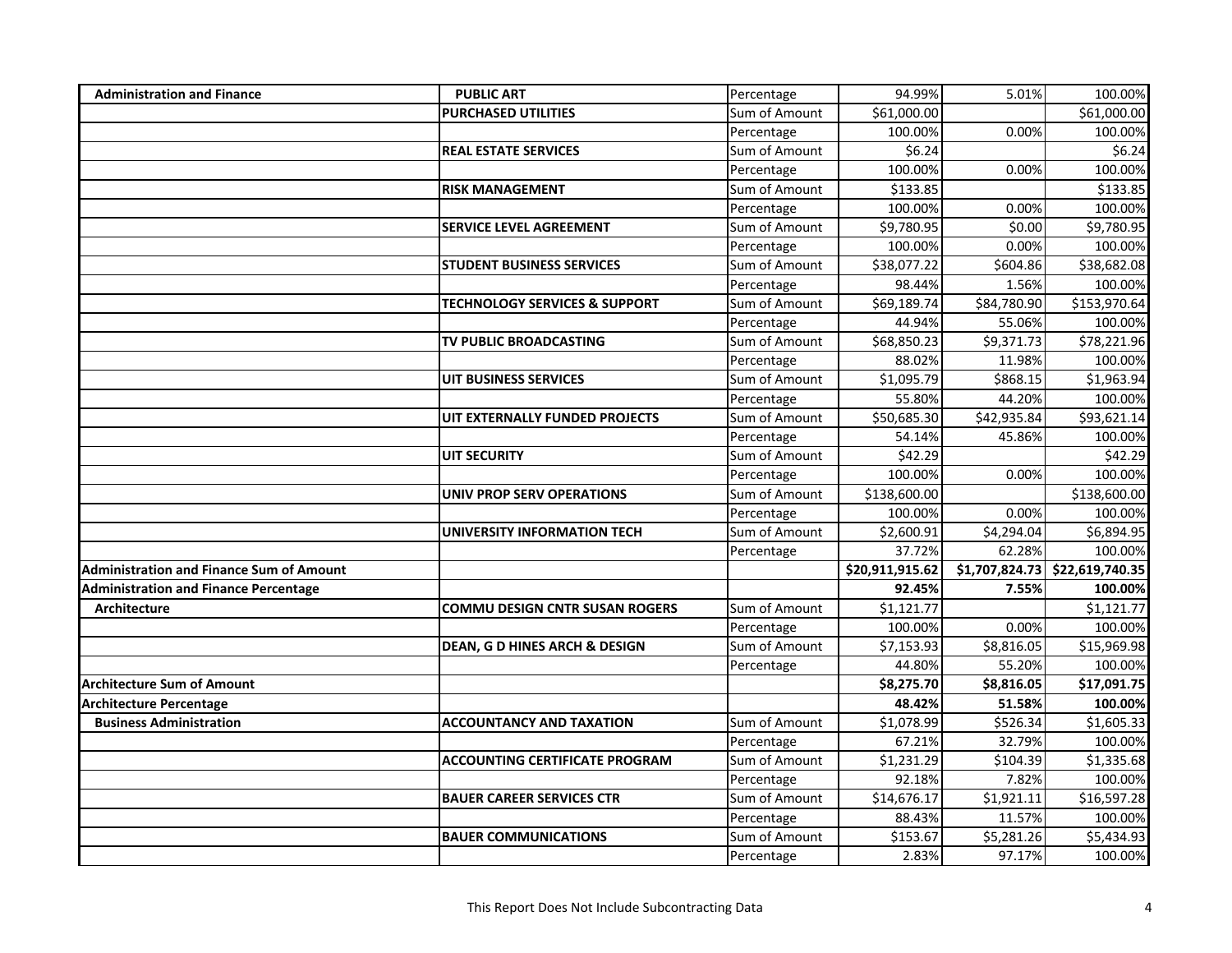| <b>Business Administration</b>               | <b>BAUER DIVISION OF TECHNOLOGY</b>   | Sum of Amount               | \$4,522.08         | \$11,353.24 | \$15,875.32         |
|----------------------------------------------|---------------------------------------|-----------------------------|--------------------|-------------|---------------------|
|                                              |                                       | Percentage                  | 28.48%             | 71.52%      | 100.00%             |
|                                              | <b>BAUER GRADUATEPROFESSIONALPRGS</b> | Sum of Amount               | \$37,435.03        | \$4,461.29  | \$41,896.32         |
|                                              |                                       | Percentage                  | 89.35%             | 10.65%      | 100.00%             |
|                                              | <b>DEAN'S OFFICE BAUER COLLEGE</b>    | Sum of Amount               | \$35,313.07        | \$7,348.27  | \$42,661.34         |
|                                              |                                       | Percentage                  | 82.78%             | 17.22%      | 100.00%             |
|                                              | <b>DECISION AND INFORMATION SCIEN</b> | Sum of Amount               | \$3,250.70         | \$1,345.53  | \$4,596.23          |
|                                              |                                       | Percentage                  | 70.73%             | 29.27%      | 100.00%             |
|                                              | <b>EXECUTIVE DEGREE PROGRAMS</b>      | Sum of Amount               | \$19,659.59        | \$153.50    | \$19,813.09         |
|                                              |                                       | Percentage                  | 99.23%             | 0.77%       | 100.00%             |
|                                              | <b>FINANCE DEPARTMENT</b>             | Sum of Amount               | \$10,207.42        | \$5,181.06  | \$15,388.48         |
|                                              |                                       | Percentage                  | 66.33%             | 33.67%      | 100.00%             |
|                                              | <b>MANAGEMENT DEPARTMENT</b>          | Sum of Amount               | \$23,769.89        | \$271.19    | \$24,041.08         |
|                                              |                                       | Percentage                  | 98.87%             | 1.13%       | 100.00%             |
|                                              | <b>MARKETING DEPARTMENT</b>           | Sum of Amount               | \$971.22           | \$352.65    | \$1,323.87          |
|                                              |                                       | Percentage                  | 73.36%             | 26.64%      | 100.00%             |
|                                              | <b>SALES EXCELLENCE INSTITUTE</b>     | Sum of Amount               | \$7,997.86         |             | \$7,997.86          |
|                                              |                                       | Percentage                  | 100.00%            | 0.00%       | 100.00%             |
|                                              | <b>SMALL BUSINESS DEV CENTER</b>      | Sum of Amount               | \$14,234.49        | \$20,707.43 | \$34,941.92         |
|                                              |                                       | Percentage                  | 40.74%             | 59.26%      | 100.00%             |
|                                              | <b>UNDERGRAD BUSINESS PROG</b>        | Sum of Amount               | \$7,531.07         |             | \$7,531.07          |
|                                              |                                       | Percentage                  | 100.00%            | 0.00%       | 100.00%             |
|                                              | <b>WOLFF CTR FOR ENTREPRENEURSHIP</b> | Sum of Amount               | \$957.37           | \$2,695.22  | \$3,652.59          |
|                                              |                                       | Percentage                  | 26.21%             | 73.79%      | 100.00%             |
| <b>Business Administration Sum of Amount</b> |                                       |                             | \$182,989.91       | \$61,702.48 | \$244,692.39        |
| <b>Business Administration Percentage</b>    |                                       |                             | 74.78%             | 25.22%      | 100.00%             |
| <b>Chancellor/President</b>                  | <b>BASEBALL</b>                       | Sum of Amount               | \$23,852.46        | \$2,608.11  | \$26,460.57         |
|                                              |                                       | Percentage                  | 90.14%             | 9.86%       | 100.00%             |
|                                              | <b>COMPLIANCE</b>                     | Sum of Amount               | \$189.08           |             | \$189.08            |
|                                              |                                       | Percentage                  | 100.00%            | 0.00%       | 100.00%             |
|                                              | <b>FOOTBALL</b>                       | Sum of Amount               | \$66,737.31        | \$6,526.36  | \$73,263.67         |
|                                              |                                       | Percentage                  | 91.09%             | 8.91%       | 100.00%             |
|                                              | <b>INTERCOLLEGIATE ATHLETICS</b>      | Sum of Amount               | \$77,276.02        | \$42,252.88 | \$119,528.90        |
|                                              |                                       | Percentage                  | 64.65%             | 35.35%      | 100.00%             |
|                                              | <b>MEN'S BASKETBALL</b>               | Sum of Amount               | \$43,205.96        | \$0.00      | \$43,205.96         |
|                                              |                                       | Percentage                  | 100.00%            | 0.00%       | 100.00%             |
|                                              | <b>MEN'S GOLF</b>                     | Sum of Amount               | \$3,827.00         |             | \$3,827.00          |
|                                              |                                       | Percentage                  | 100.00%            | 0.00%       | 100.00%             |
|                                              | <b>MEN'S TRACK AND FIELD</b>          | Sum of Amount               | \$40,688.95        | \$1,792.91  | \$42,481.86         |
|                                              |                                       |                             |                    |             |                     |
|                                              |                                       | Percentage<br>Sum of Amount | 95.78%<br>\$280.53 | 4.22%       | 100.00%<br>\$280.53 |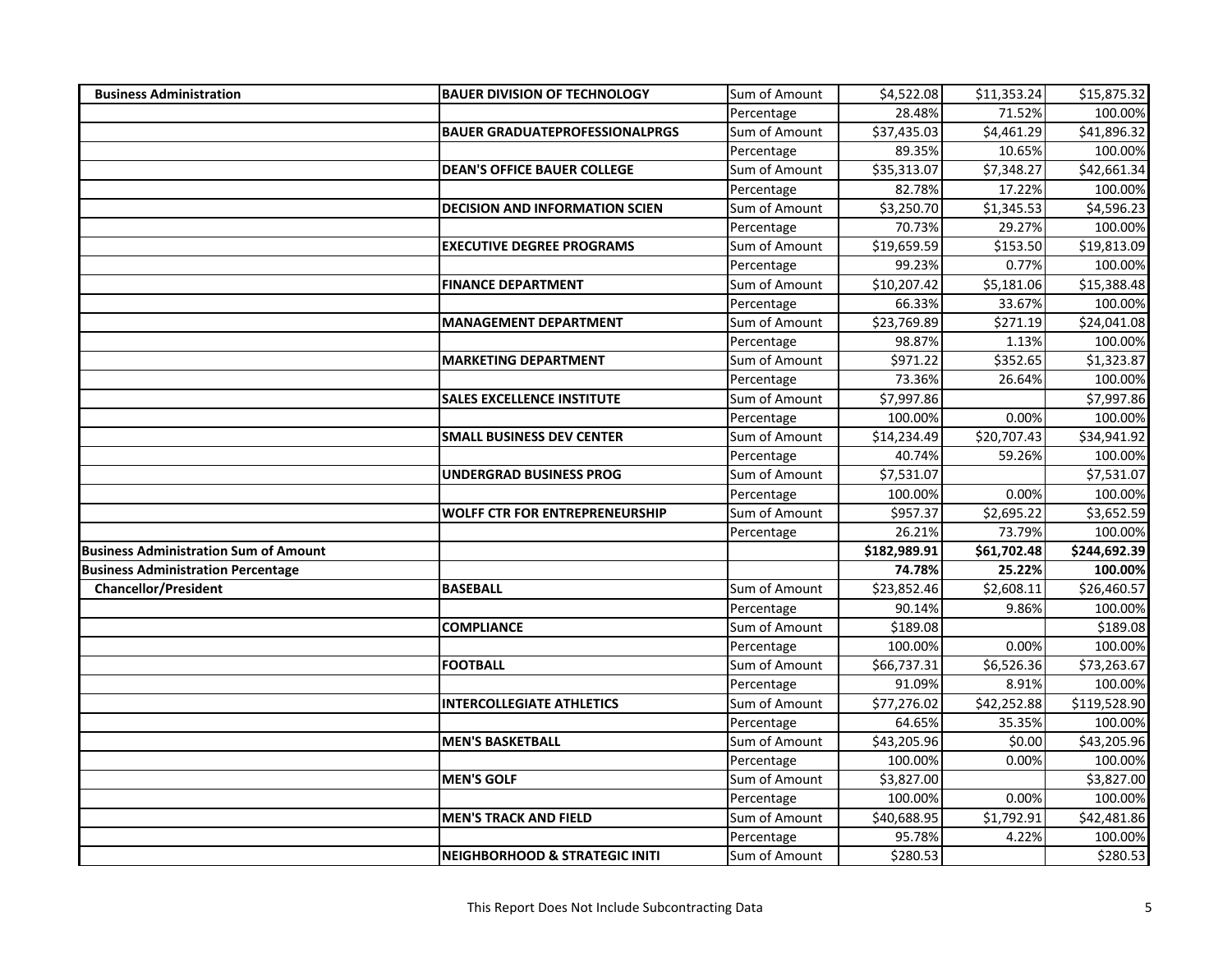| <b>Chancellor/President</b>               | <b>NEIGHBORHOOD &amp; STRATEGIC INITI</b> | Percentage    | 100.00%      | 0.00%       | 100.00%      |
|-------------------------------------------|-------------------------------------------|---------------|--------------|-------------|--------------|
|                                           | OFF OF PROTOCOL SPECIAL EVENTS            | Sum of Amount | \$158.51     |             | \$158.51     |
|                                           |                                           | Percentage    | 100.00%      | 0.00%       | 100.00%      |
|                                           | <b>PRESIDENT</b>                          | Sum of Amount | \$2,238.33   |             | \$2,238.33   |
|                                           |                                           | Percentage    | 100.00%      | 0.00%       | 100.00%      |
|                                           | <b>STAFF COUNCIL</b>                      | Sum of Amount | \$59.98      | \$201.90    | \$261.88     |
|                                           |                                           | Percentage    | 22.90%       | 77.10%      | 100.00%      |
|                                           | <b>UH ENERGY</b>                          | Sum of Amount | \$2,368.17   | \$391.51    | \$2,759.68   |
|                                           |                                           | Percentage    | 85.81%       | 14.19%      | 100.00%      |
|                                           | <b>WOMEN'S BASKETBALL</b>                 | Sum of Amount | \$30,000.28  | \$1,040.00  | \$31,040.28  |
|                                           |                                           | Percentage    | 96.65%       | 3.35%       | 100.00%      |
|                                           | <b>WOMEN'S GOLF</b>                       | Sum of Amount | \$0.00       |             | \$0.00       |
|                                           |                                           | Percentage    | #DIV/0!      | #DIV/0!     | #DIV/0!      |
|                                           | <b>WOMEN'S SOCCER</b>                     | Sum of Amount | \$2,195.12   |             | \$2,195.12   |
|                                           |                                           | Percentage    | 100.00%      | 0.00%       | 100.00%      |
|                                           | <b>WOMEN'S SOFTBALL</b>                   | Sum of Amount | \$4,319.16   | \$0.00      | \$4,319.16   |
|                                           |                                           | Percentage    | 100.00%      | 0.00%       | 100.00%      |
|                                           | <b>WOMEN'S SWIMMING &amp; DIVING</b>      | Sum of Amount | \$7,023.74   | \$720.00    | \$7,743.74   |
|                                           |                                           | Percentage    | 90.70%       | 9.30%       | 100.00%      |
|                                           | <b>WOMEN'S TENNIS</b>                     | Sum of Amount | \$4,860.00   | \$610.00    | \$5,470.00   |
|                                           |                                           | Percentage    | 88.85%       | 11.15%      | 100.00%      |
|                                           | <b>WOMEN'S VOLLEYBALL</b>                 | Sum of Amount | \$10,512.95  |             | \$10,512.95  |
|                                           |                                           | Percentage    | 100.00%      | 0.00%       | 100.00%      |
| <b>Chancellor/President Sum of Amount</b> |                                           |               | \$319,793.55 | \$56,143.67 | \$375,937.22 |
| <b>Chancellor/President Percentage</b>    |                                           |               | 85.07%       | 14.93%      | 100.00%      |
| <b>College of Medicine</b>                | <b>BEHAVIORAL &amp; SOCIAL SCIENCES</b>   | Sum of Amount |              | \$229.17    | \$229.17     |
|                                           |                                           | Percentage    | 0.00%        | 100.00%     | 100.00%      |
|                                           | <b>HEALTH SYST &amp; POPULATIONS SCI</b>  | Sum of Amount | \$5,275.00   | \$3,408.60  | \$8,683.60   |
|                                           |                                           | Percentage    | 60.75%       | 39.25%      | 100.00%      |
|                                           | <b>MEDICAL EDUCATION</b>                  | Sum of Amount | \$4,000.00   |             | \$4,000.00   |
|                                           |                                           | Percentage    | 100.00%      | 0.00%       | 100.00%      |
|                                           | OFFICE OF THE DEAN                        | Sum of Amount | \$11,438.25  | \$3,448.56  | \$14,886.81  |
|                                           |                                           | Percentage    | 76.83%       | 23.17%      | 100.00%      |
|                                           | <b>STU AFF ADMISSIONS &amp; OUTREACH</b>  | Sum of Amount |              | \$169.56    | \$169.56     |
|                                           |                                           | Percentage    | 0.00%        | 100.00%     | 100.00%      |
| <b>College of Medicine Sum of Amount</b>  |                                           |               | \$20,713.25  | \$7,255.89  | \$27,969.14  |
| <b>College of Medicine Percentage</b>     |                                           |               | 74.06%       | 25.94%      | 100.00%      |
| <b>College of Nursing</b>                 | <b>DEANS OFFICE - COLLEG OF NURSI</b>     | Sum of Amount | \$33,168.35  | \$6,222.55  | \$39,390.90  |
|                                           |                                           | Percentage    | 84.20%       | 15.80%      | 100.00%      |
| <b>College of Nursing Sum of Amount</b>   |                                           |               | \$33,168.35  | \$6,222.55  | \$39,390.90  |
| <b>College of Nursing Percentage</b>      |                                           |               | 84.20%       | 15.80%      | 100.00%      |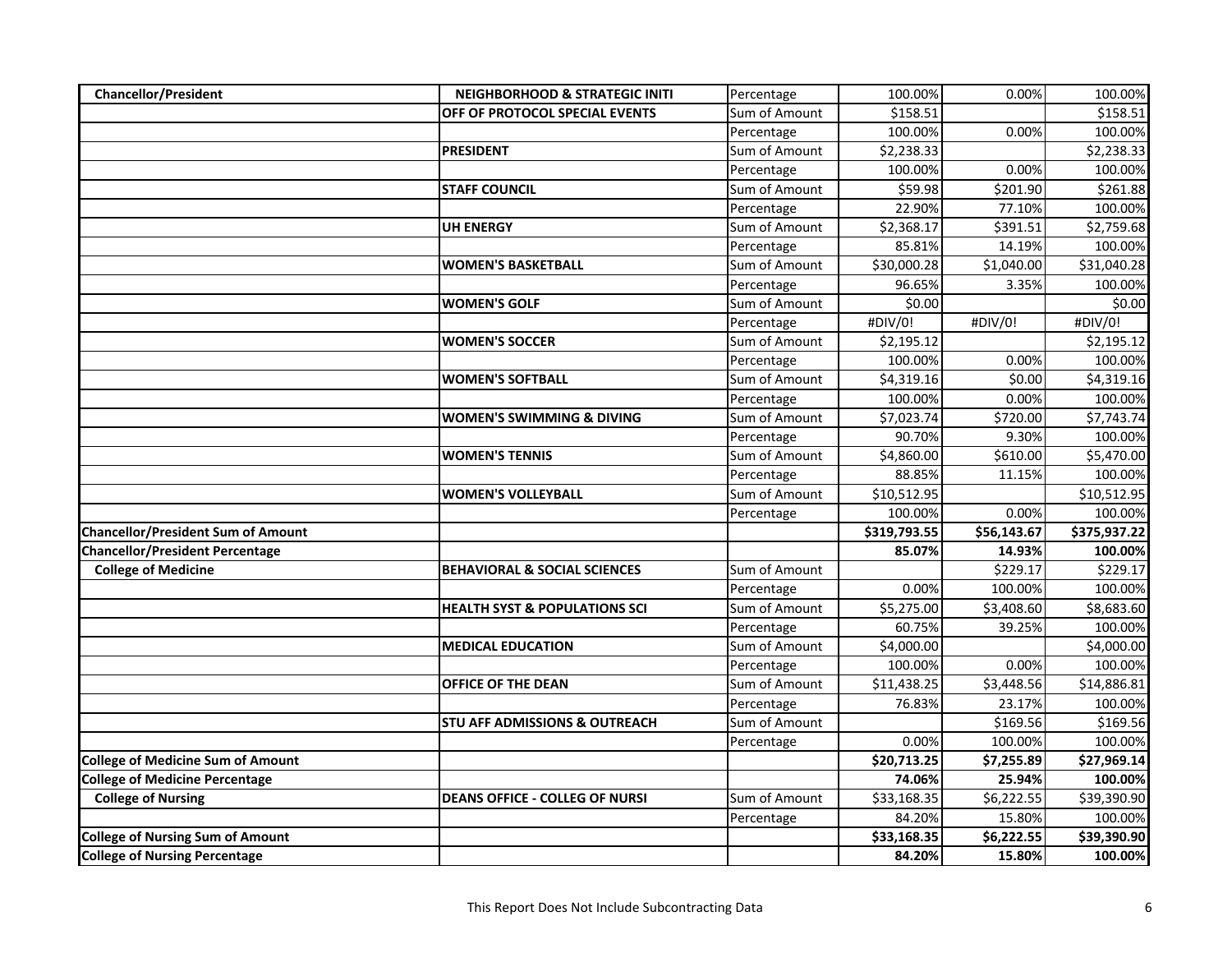| <b>College of the Arts</b>               | <b>ART</b>                            | Sum of Amount | \$18,477.45  |             | \$18,477.45  |
|------------------------------------------|---------------------------------------|---------------|--------------|-------------|--------------|
|                                          |                                       | Percentage    | 100.00%      | 0.00%       | 100.00%      |
|                                          | <b>BAND</b>                           | Sum of Amount | \$721.72     | \$218.00    | \$939.72     |
|                                          |                                       | Percentage    | 76.80%       | 23.20%      | 100.00%      |
|                                          | <b>BLAFFER GALLERY</b>                | Sum of Amount | \$3,704.00   |             | \$3,704.00   |
|                                          |                                       | Percentage    | 100.00%      | 0.00%       | 100.00%      |
|                                          | <b>CWMCA CENTER FOR THE ARTS</b>      | Sum of Amount | \$641.68     |             | \$641.68     |
|                                          |                                       | Percentage    | 100.00%      | 0.00%       | 100.00%      |
|                                          | <b>DEAN OFFIC THE COLLEGE OF ARTS</b> | Sum of Amount | \$39,883.52  |             | \$39,883.52  |
|                                          |                                       | Percentage    | 100.00%      | 0.00%       | 100.00%      |
|                                          | <b>MUSIC</b>                          | Sum of Amount | \$26,690.91  |             | \$26,690.91  |
|                                          |                                       | Percentage    | 100.00%      | 0.00%       | 100.00%      |
|                                          | <b>THEATER</b>                        | Sum of Amount | \$9,592.76   |             | \$9,592.76   |
|                                          |                                       | Percentage    | 100.00%      | 0.00%       | 100.00%      |
| <b>College of the Arts Sum of Amount</b> |                                       |               | \$99,712.04  | \$218.00    | \$99,930.04  |
| <b>College of the Arts Percentage</b>    |                                       |               | 99.78%       | 0.22%       | 100.00%      |
| <b>Education</b>                         | <b>ASIAN AMERICAN STUDIES</b>         | Sum of Amount | \$287.30     |             | \$287.30     |
|                                          |                                       | Percentage    | 100.00%      | 0.00%       | 100.00%      |
|                                          | <b>CENTER FOR INFO TECG IN ED.</b>    | Sum of Amount | $-$1,891.33$ | \$290.93    | $-$1,600.40$ |
|                                          |                                       | Percentage    | 118.18%      | $-18.18%$   | 100.00%      |
|                                          | <b>CHARTER SCHOOL</b>                 | Sum of Amount | \$1,132.35   | \$241.67    | \$1,374.02   |
|                                          |                                       | Percentage    | 82.41%       | 17.59%      | 100.00%      |
|                                          | <b>CURRICULUM AND INSTRUCTION</b>     | Sum of Amount | \$2,466.16   | \$1,966.32  | \$4,432.48   |
|                                          |                                       | Percentage    | 55.64%       | 44.36%      | 100.00%      |
|                                          | <b>DEAN, EDUCATION</b>                | Sum of Amount | \$13,385.48  | \$2,248.69  | \$15,634.17  |
|                                          |                                       | Percentage    | 85.62%       | 14.38%      | 100.00%      |
|                                          | ED LEADERSHIP & POLICY STUDIES        | Sum of Amount | \$7,717.97   | \$3,171.87  | \$10,889.84  |
|                                          |                                       | Percentage    | 70.87%       | 29.13%      | 100.00%      |
|                                          | PSYCH, HLTH & LEARNING SCIENCE        | Sum of Amount | \$30,556.24  | \$3,397.80  | \$33,954.04  |
|                                          |                                       | Percentage    | 89.99%       | 10.01%      | 100.00%      |
| <b>Education Sum of Amount</b>           |                                       |               | \$53,654.17  | \$11,317.28 | \$64,971.45  |
| <b>Education Percentage</b>              |                                       |               | 82.58%       | 17.42%      | 100.00%      |
| Engineering                              | <b>BIOMEDICAL ENGINEERING</b>         | Sum of Amount | \$103,844.18 | \$116.29    | \$103,960.47 |
|                                          |                                       | Percentage    | 99.89%       | 0.11%       | 100.00%      |
|                                          | <b>CHEMICAL ENGINEERING</b>           | Sum of Amount | \$114,356.22 | \$3,043.84  | \$117,400.06 |
|                                          |                                       | Percentage    | 97.41%       | 2.59%       | 100.00%      |
|                                          | <b>CIVIL ENGINEERING</b>              | Sum of Amount | \$34,796.51  | \$927.55    | \$35,724.06  |
|                                          |                                       | Percentage    | 97.40%       | 2.60%       | 100.00%      |
|                                          | <b>COMPOSITE ENGR APPLICATIONS CT</b> | Sum of Amount | \$422.91     |             | \$422.91     |
|                                          |                                       | Percentage    | 100.00%      | 0.00%       | 100.00%      |
|                                          | <b>DEAN, ENGINEERING</b>              | Sum of Amount | \$26,348.45  | \$236.49    | \$26,584.94  |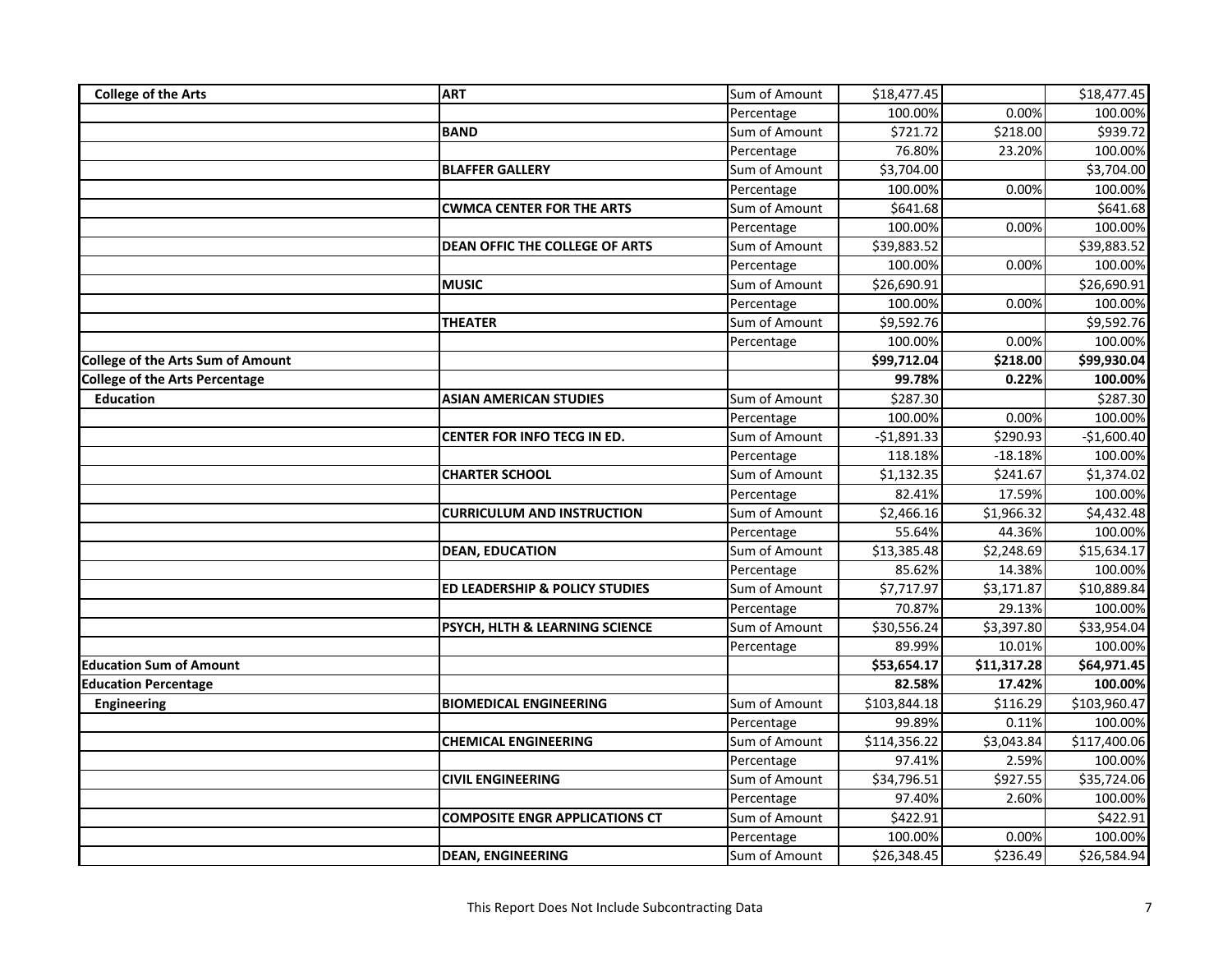| Engineering                                          | <b>DEAN, ENGINEERING</b>                  | Percentage    | 99.11%       | 0.89%       | 100.00%      |
|------------------------------------------------------|-------------------------------------------|---------------|--------------|-------------|--------------|
|                                                      | <b>ELECTRICAL ENGINEERING</b>             | Sum of Amount | \$82,564.98  | \$763.72    | \$83,328.70  |
|                                                      |                                           | Percentage    | 99.08%       | 0.92%       | 100.00%      |
|                                                      | <b>ENGr UNDERGRADUATE PROGRAMS</b>        | Sum of Amount | \$1,474.81   |             | \$1,474.81   |
|                                                      |                                           | Percentage    | 100.00%      | 0.00%       | 100.00%      |
|                                                      | <b>INDUSTRIAL ENGINEERING</b>             | Sum of Amount | \$543.67     |             | \$543.67     |
|                                                      |                                           | Percentage    | 100.00%      | 0.00%       | 100.00%      |
|                                                      | <b>INTEGRATED BIO &amp; NANO SYSTEM</b>   | Sum of Amount | \$2,027.06   |             | \$2,027.06   |
|                                                      |                                           | Percentage    | 100.00%      | 0.00%       | 100.00%      |
|                                                      | <b>MECHANICAL ENGINEERING</b>             | Sum of Amount | \$32,016.08  | \$7,467.79  | \$39,483.87  |
|                                                      |                                           | Percentage    | 81.09%       | 18.91%      | 100.00%      |
|                                                      | <b>NAT'L AIRBORNE LASER MAP</b>           | Sum of Amount | \$2,270.90   | \$198.06    | \$2,468.96   |
|                                                      |                                           | Percentage    | 91.98%       | 8.02%       | 100.00%      |
|                                                      | PETROLEUM ENGINEERING                     | Sum of Amount | \$21,610.39  | \$4,743.95  | \$26,354.34  |
|                                                      |                                           | Percentage    | 82.00%       | 18.00%      | 100.00%      |
| <b>Engineering Sum of Amount</b>                     |                                           |               | \$422,276.16 | \$17,497.69 | \$439,773.85 |
| <b>Engineering Percentage</b>                        |                                           |               | 96.02%       | 3.98%       | 100.00%      |
| <b>Graduate College of Social Work</b>               | <b>CHILD &amp; FAMILY CENTER</b>          | Sum of Amount | \$129.32     |             | \$129.32     |
|                                                      |                                           | Percentage    | 100.00%      | 0.00%       | 100.00%      |
|                                                      | <b>CTR DRUG &amp; SOCIAL POLICY RESRC</b> | Sum of Amount | \$32,014.10  |             | \$32,014.10  |
|                                                      |                                           | Percentage    | 100.00%      | 0.00%       | 100.00%      |
|                                                      | <b>DEAN, SOCIAL WORK</b>                  | Sum of Amount | \$46,488.57  | \$1,685.32  | \$48,173.89  |
|                                                      |                                           | Percentage    | 96.50%       | 3.50%       | 100.00%      |
|                                                      | <b>GCSW-INFORMATION TECHNOLOGY</b>        | Sum of Amount | \$514.63     |             | \$514.63     |
|                                                      |                                           | Percentage    | 100.00%      | 0.00%       | 100.00%      |
|                                                      | LATINA MATERNAL & FAMILY HLTH             | Sum of Amount | \$14,444.31  | \$117.86    | \$14,562.17  |
|                                                      |                                           | Percentage    | 99.19%       | 0.81%       | 100.00%      |
|                                                      | <b>PHD PROGRAM</b>                        | Sum of Amount |              | \$40.98     | \$40.98      |
|                                                      |                                           | Percentage    | 0.00%        | 100.00%     | 100.00%      |
| <b>Graduate College of Social Work Sum of Amount</b> |                                           |               | \$93,590.93  | \$1,844.16  | \$95,435.09  |
| <b>Graduate College of Social Work Percentage</b>    |                                           |               | 98.07%       | 1.93%       | 100.00%      |
| <b>Honors College</b>                                | <b>DEAN, HONORS COLLEGE</b>               | Sum of Amount | \$5,057.85   | \$44,380.19 | \$49,438.04  |
|                                                      |                                           | Percentage    | 10.23%       | 89.77%      | 100.00%      |
| <b>Honors College Sum of Amount</b>                  |                                           |               | \$5,057.85   | \$44,380.19 | \$49,438.04  |
| <b>Honors College Percentage</b>                     |                                           |               | 10.23%       | 89.77%      | 100.00%      |
| <b>Hotel and Restaurant Management</b>               | <b>DEAN, HOTEL &amp; RESTAURANT MANAG</b> | Sum of Amount | \$600.53     |             | \$600.53     |
|                                                      |                                           | Percentage    | 100.00%      | 0.00%       | 100.00%      |
|                                                      | HOTEL AND RESTAURANT MANAGEMEN            | Sum of Amount | \$278,602.46 | \$616.71    | \$279,219.17 |
|                                                      |                                           | Percentage    | 99.78%       | 0.22%       | 100.00%      |
| Hotel and Restaurant Management Sum of Amount        |                                           |               | \$279,202.99 | \$616.71    | \$279,819.70 |
| <b>Hotel and Restaurant Management Percentage</b>    |                                           |               | 99.78%       | 0.22%       | 100.00%      |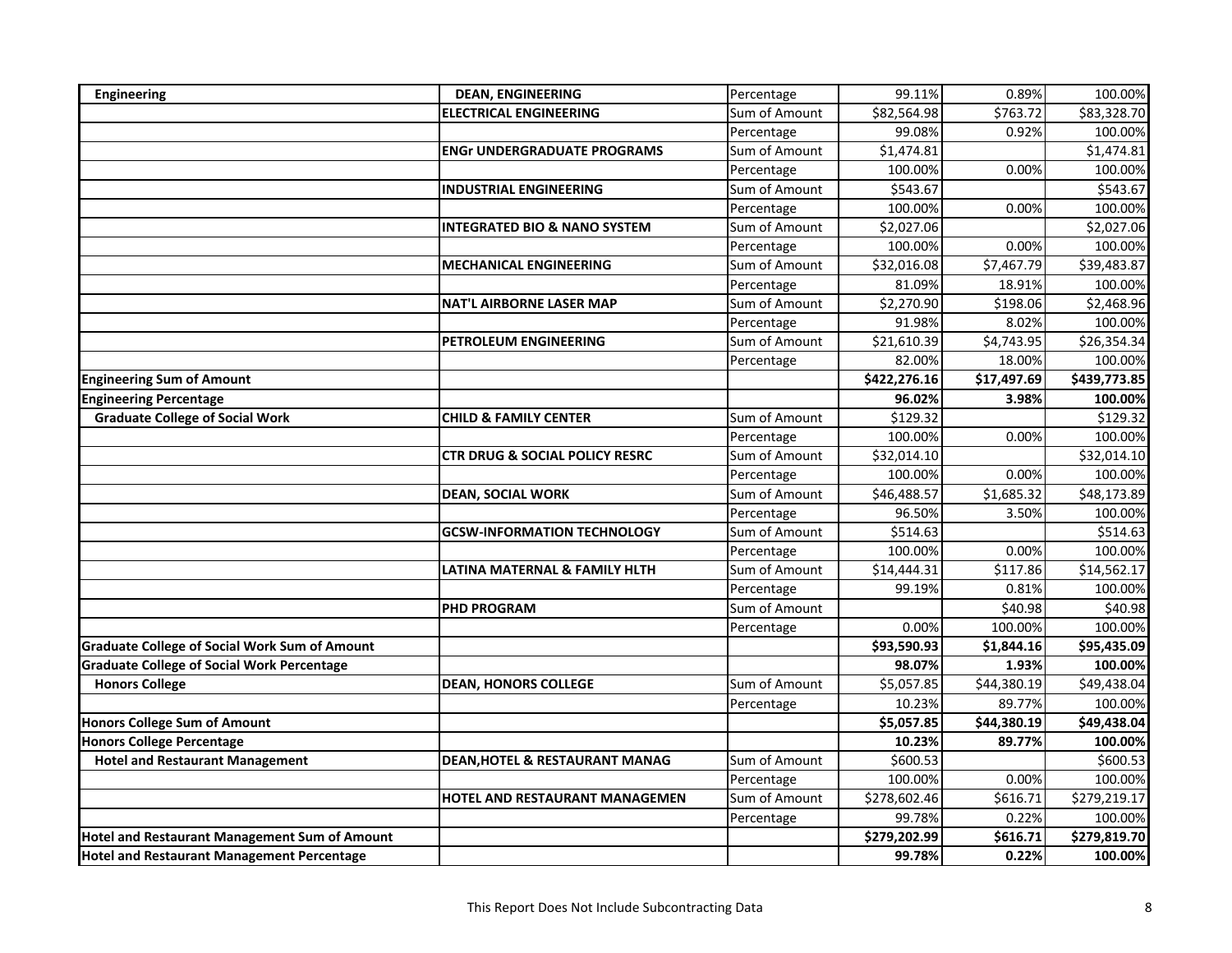| Law Center                              | <b>ALUMNI RELATIONS, LAW</b>             | Sum of Amount | \$952.23    | \$3,013.83 | \$3,966.06  |
|-----------------------------------------|------------------------------------------|---------------|-------------|------------|-------------|
|                                         |                                          | Percentage    | 24.01%      | 75.99%     | 100.00%     |
|                                         | <b>BLAKELEY INSTITUTE</b>                | Sum of Amount | \$72.08     | \$1,482.77 | \$1,554.85  |
|                                         |                                          | Percentage    | 4.64%       | 95.36%     | 100.00%     |
|                                         | <b>BUSINESS SERVICES, LAW</b>            | Sum of Amount | \$1,599.07  | \$167.87   | \$1,766.94  |
|                                         |                                          | Percentage    | 90.50%      | 9.50%      | 100.00%     |
|                                         | <b>CAREER SERVICES, LAW</b>              | Sum of Amount | \$1,176.62  | \$88.52    | \$1,265.14  |
|                                         |                                          | Percentage    | 93.00%      | 7.00%      | 100.00%     |
|                                         | <b>DEAN, LAW</b>                         | Sum of Amount | \$1,927.00  |            | \$1,927.00  |
|                                         |                                          | Percentage    | 100.00%     | 0.00%      | 100.00%     |
|                                         | <b>FACULTY SUPPORT LAW</b>               | Sum of Amount | \$3,900.95  | \$8.23     | \$3,909.18  |
|                                         |                                          | Percentage    | 99.79%      | 0.21%      | 100.00%     |
|                                         | <b>HEALTH LAW &amp; POLICY INSTITUTE</b> | Sum of Amount | \$82.64     |            | \$82.64     |
|                                         |                                          | Percentage    | 100.00%     | 0.00%      | 100.00%     |
|                                         | <b>IHELG</b>                             | Sum of Amount | \$18.04     |            | \$18.04     |
|                                         |                                          | Percentage    | 100.00%     | 0.00%      | 100.00%     |
|                                         | LAW                                      | Sum of Amount | \$191.88    |            | \$191.88    |
|                                         |                                          | Percentage    | 100.00%     | 0.00%      | 100.00%     |
|                                         | <b>LAW INFORMATION TECHNOLOGY</b>        | Sum of Amount | \$784.66    |            | \$784.66    |
|                                         |                                          | Percentage    | 100.00%     | 0.00%      | 100.00%     |
|                                         | <b>LAW LIBRARY</b>                       | Sum of Amount | \$12,658.65 | \$150.55   | \$12,809.20 |
|                                         |                                          | Percentage    | 98.82%      | 1.18%      | 100.00%     |
|                                         | LEGAL AID CLINIC, LAW                    | Sum of Amount | \$49.71     | \$31.96    | \$81.67     |
|                                         |                                          | Percentage    | 60.87%      | 39.13%     | 100.00%     |
|                                         | LEGAL RESEARCH & WRITING, LAW            | Sum of Amount | $-$67.64$   | \$2.28     | $-$65.36$   |
|                                         |                                          | Percentage    | 103.49%     | $-3.49%$   | 100.00%     |
|                                         | PUBLIC RELS & MARKETING, LAW             | Sum of Amount | \$6,861.00  | \$76.33    | \$6,937.33  |
|                                         |                                          | Percentage    | 98.90%      | 1.10%      | 100.00%     |
|                                         | STUDENT ORGANIZATION, LAW                | Sum of Amount | \$2,123.99  |            | \$2,123.99  |
|                                         |                                          | Percentage    | 100.00%     | 0.00%      | 100.00%     |
|                                         | <b>STUDENT SERVICES, LAW</b>             | Sum of Amount | \$1,332.66  |            | \$1,332.66  |
|                                         |                                          | Percentage    | 100.00%     | 0.00%      | 100.00%     |
| <b>Law Center Sum of Amount</b>         |                                          |               | \$33,663.54 | \$5,022.34 | \$38,685.88 |
| <b>Law Center Percentage</b>            |                                          |               | 87.02%      | 12.98%     | 100.00%     |
| <b>Liberal Arts and Social Sciences</b> | <b>AEROSPACE STUDIES</b>                 | Sum of Amount | \$23.87     | \$952.62   | \$976.49    |
|                                         |                                          | Percentage    | 2.44%       | 97.56%     | 100.00%     |
|                                         | <b>AFRICAN-AMERICAN STUDIES</b>          | Sum of Amount | \$464.67    | \$360.97   | \$825.64    |
|                                         |                                          | Percentage    | 56.28%      | 43.72%     | 100.00%     |
|                                         | <b>ARTE PUBLICO</b>                      | Sum of Amount | \$24,242.32 | \$251.69   | \$24,494.01 |
|                                         |                                          | Percentage    | 98.97%      | 1.03%      | 100.00%     |
|                                         | <b>CENTER FOR PUBLIC HISTORY</b>         | Sum of Amount | \$554.68    | \$2,174.23 | \$2,728.91  |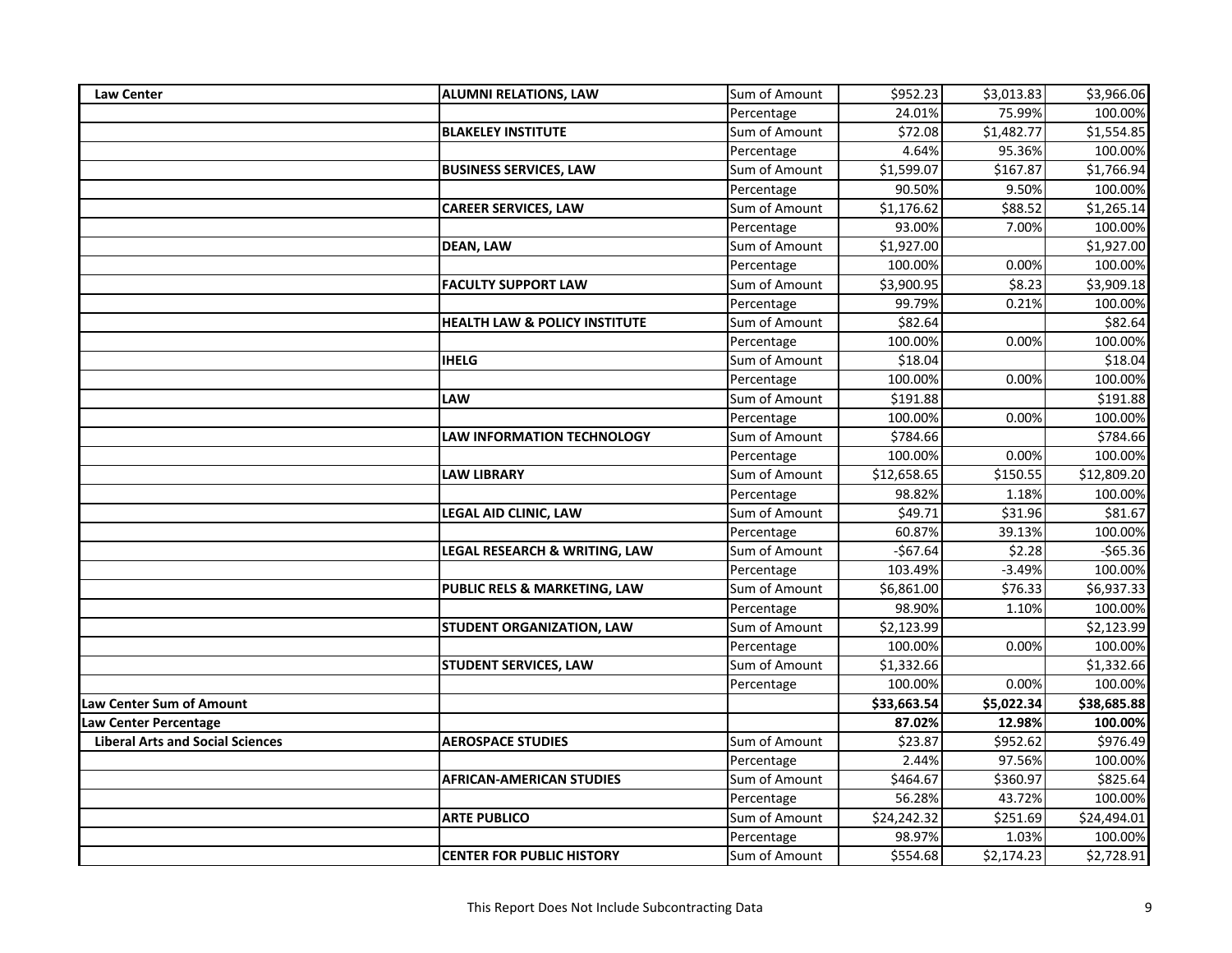| <b>Liberal Arts and Social Sciences</b>        | <b>CENTER FOR PUBLIC HISTORY</b>        | Percentage    | 20.33%       | 79.67%      | 100.00%      |
|------------------------------------------------|-----------------------------------------|---------------|--------------|-------------|--------------|
|                                                | <b>COMMUNICATION</b>                    | Sum of Amount | \$11,610.65  | \$2,937.64  | \$14,548.29  |
|                                                |                                         | Percentage    | 79.81%       | 20.19%      | 100.00%      |
|                                                | <b>COMMUNICATIONS DISORDERS</b>         | Sum of Amount | \$6,476.51   | \$544.48    | \$7,020.99   |
|                                                |                                         | Percentage    | 92.24%       | 7.76%       | 100.00%      |
|                                                | <b>COMPARATIVE CULTURAL STUDIES</b>     | Sum of Amount | $-$112.29$   |             | $-$112.29$   |
|                                                |                                         | Percentage    | 100.00%      | 0.00%       | 100.00%      |
|                                                | <b>DEAN, LIBERAL ARTS &amp; SOC SCI</b> | Sum of Amount | \$7,815.29   | \$9,996.35  | \$17,811.64  |
|                                                |                                         | Percentage    | 43.88%       | 56.12%      | 100.00%      |
|                                                | <b>ECONOMICS</b>                        | Sum of Amount | \$10,000.00  | \$1.37      | \$10,001.37  |
|                                                |                                         | Percentage    | 99.99%       | 0.01%       | 100.00%      |
|                                                | <b>ENGLISH</b>                          | Sum of Amount | \$8,432.11   | \$123.59    | \$8,555.70   |
|                                                |                                         | Percentage    | 98.56%       | 1.44%       | 100.00%      |
|                                                | <b>HEALTH AND HUMAN PERFORMANCE</b>     | Sum of Amount | \$17,468.05  | \$604.04    | \$18,072.09  |
|                                                |                                         | Percentage    | 96.66%       | 3.34%       | 100.00%      |
|                                                | <b>HISPANIC STUDIES</b>                 | Sum of Amount | \$3,597.16   | \$450.62    | \$4,047.78   |
|                                                |                                         | Percentage    | 88.87%       | 11.13%      | 100.00%      |
|                                                | <b>HISTORY</b>                          | Sum of Amount |              | 510.43      | \$10.43      |
|                                                |                                         | Percentage    | 0.00%        | 100.00%     | 100.00%      |
|                                                | <b>MEXICAN-AMERICAN STUDIES</b>         | Sum of Amount | \$45,345.33  | \$568.62    | \$45,913.95  |
|                                                |                                         | Percentage    | 98.76%       | 1.24%       | 100.00%      |
|                                                | <b>MODERN AND CLASSICAL LANGUAGES</b>   | Sum of Amount | \$2,599.98   | \$139.26    | \$2,739.24   |
|                                                |                                         | Percentage    | 94.92%       | 5.08%       | 100.00%      |
|                                                | <b>POLITICAL SCIENCE</b>                | Sum of Amount | \$848.17     | \$99.90     | \$948.07     |
|                                                |                                         | Percentage    | 89.46%       | 10.54%      | 100.00%      |
|                                                | <b>PSYCHOLOGY</b>                       | Sum of Amount | \$35,979.76  | \$406.59    | \$36,386.35  |
|                                                |                                         | Percentage    | 98.88%       | 1.12%       | 100.00%      |
|                                                | <b>SOCIOLOGY</b>                        | Sum of Amount | \$24.69      | $-5551.90$  | $-5527.21$   |
|                                                |                                         | Percentage    | $-4.68%$     | 104.68%     | 100.00%      |
|                                                | <b>WOMEN'S STUDIES PROGRAM</b>          | Sum of Amount | \$8,578.39   |             | \$8,578.39   |
|                                                |                                         | Percentage    | 100.00%      | 0.00%       | 100.00%      |
| Liberal Arts and Social Sciences Sum of Amount |                                         |               | \$183,949.34 | \$19,070.50 | \$203,019.84 |
| iberal Arts and Social Sciences Percentage.    |                                         |               | 90.61%       | 9.39%       | 100.00%      |
| Library                                        | <b>UNIVERSITY LIBRARIES</b>             | Sum of Amount | \$438,687.62 | \$9,067.78  | \$447,755.40 |
|                                                |                                         | Percentage    | 97.97%       | 2.03%       | 100.00%      |
| <b>Library Sum of Amount</b>                   |                                         |               | \$438,687.62 | \$9,067.78  | \$447,755.40 |
| Library Percentage                             |                                         |               | 97.97%       | 2.03%       | 100.00%      |
| <b>Natural Science and Mathematics</b>         | <b>BIOLOGY &amp; BIOCHEMISTRY</b>       | Sum of Amount | \$36,541.71  | \$1,988.39  | \$38,530.10  |
|                                                |                                         | Percentage    | 94.84%       | 5.16%       | 100.00%      |
|                                                | <b>CHEMISTRY</b>                        | Sum of Amount | \$87,774.45  | \$20,359.86 | \$108,134.31 |
|                                                |                                         | Percentage    | 81.17%       | 18.83%      | 100.00%      |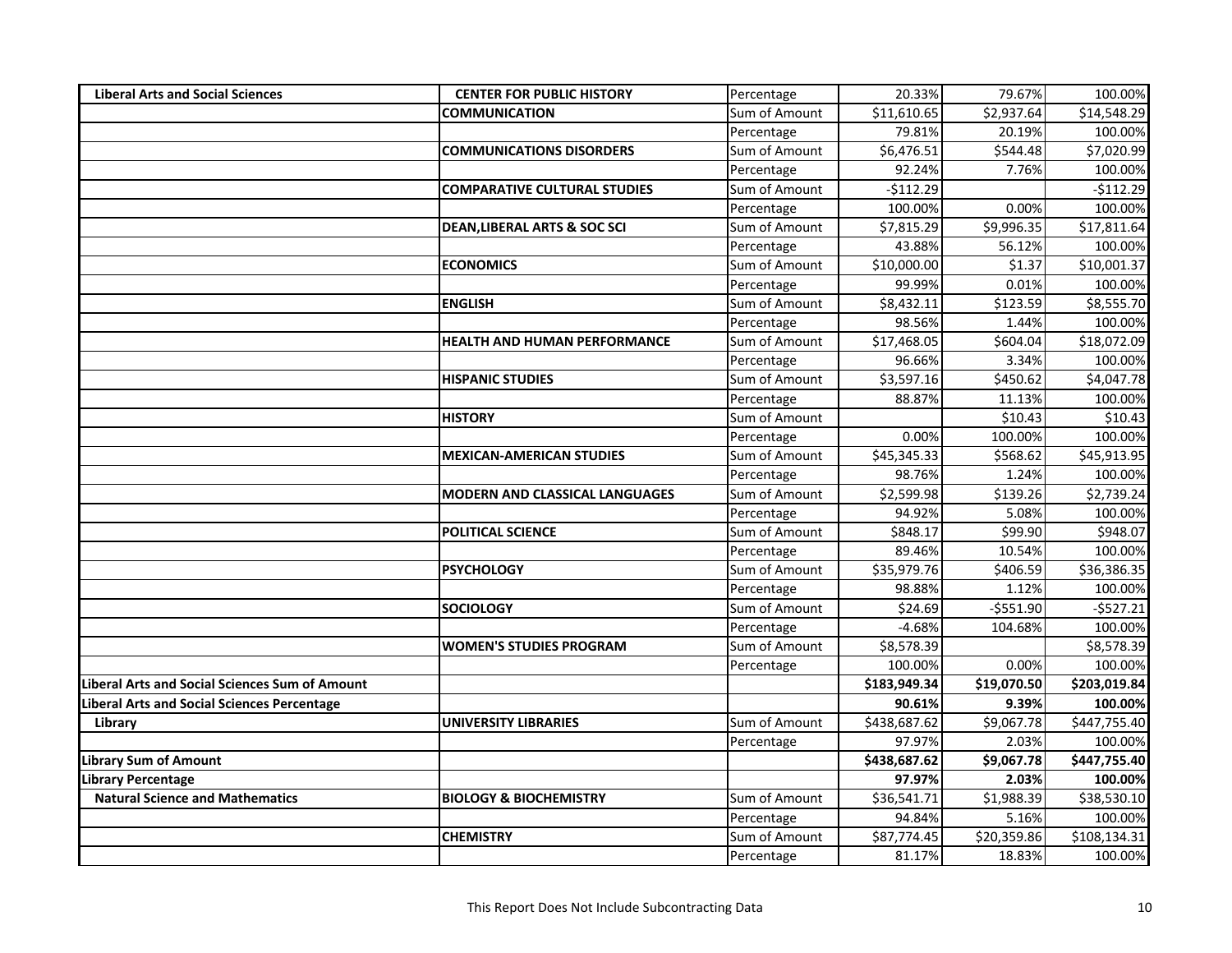| <b>Natural Science and Mathematics</b>               | <b>COMPUTER SCIENCE</b>                  | Sum of Amount | \$16,855.05  |             | \$16,855.05            |
|------------------------------------------------------|------------------------------------------|---------------|--------------|-------------|------------------------|
|                                                      |                                          | Percentage    | 100.00%      | 0.00%       | 100.00%                |
|                                                      | <b>CTR FOR NUCLEAR REC&amp;CELL SIGN</b> | Sum of Amount | \$44,270.13  | \$666.51    | \$44,936.64            |
|                                                      |                                          | Percentage    | 98.52%       | 1.48%       | 100.00%                |
|                                                      | <b>DEAN, NATURAL SCIENCE &amp; MATHE</b> | Sum of Amount | \$16,225.31  | \$4,454.62  | \$20,679.93            |
|                                                      |                                          | Percentage    | 78.46%       | 21.54%      | 100.00%                |
|                                                      | <b>EARTH &amp; ATMOSPHERIC SCIENCES</b>  | Sum of Amount | \$159,299.26 | \$1,735.69  | \$161,034.95           |
|                                                      |                                          | Percentage    | 98.92%       | 1.08%       | 100.00%                |
|                                                      | <b>HOUSTON COASTAL CENTER</b>            | Sum of Amount | \$58.88      |             | \$58.88                |
|                                                      |                                          | Percentage    | 100.00%      | 0.00%       | 100.00%                |
|                                                      | <b>INSTITUTE FOR CLIMATE/ATMO SCI</b>    | Sum of Amount | \$22.60      |             | \$22.60                |
|                                                      |                                          | Percentage    | 100.00%      | 0.00%       | 100.00%                |
|                                                      | <b>MATHEMATICS</b>                       | Sum of Amount | \$38,836.60  |             | \$38,836.60            |
|                                                      |                                          | Percentage    | 100.00%      | 0.00%       | 100.00%                |
|                                                      | <b>PHYSICS</b>                           | Sum of Amount | \$28,407.15  | \$3,551.79  | \$31,958.94            |
|                                                      |                                          | Percentage    | 88.89%       | 11.11%      | 100.00%                |
| <b>Natural Science and Mathematics Sum of Amount</b> |                                          |               | \$428,291.14 | \$32,756.86 | \$461,048.00           |
| <b>Natural Science and Mathematics Percentage</b>    |                                          |               | 92.90%       | 7.10%       | 100.00%                |
| Optometry                                            | <b>DEAN, OPTOMETRY</b>                   | Sum of Amount | \$7,141.83   | \$425.24    | $\overline{$}7,567.07$ |
|                                                      |                                          | Percentage    | 94.38%       | 5.62%       | 100.00%                |
|                                                      | <b>OPT VISION SCIENCES</b>               | Sum of Amount | \$73,577.48  | \$218.08    | \$73,795.56            |
|                                                      |                                          | Percentage    | 99.70%       | 0.30%       | 100.00%                |
|                                                      | <b>OPTOMETRY CLINIC</b>                  | Sum of Amount | \$150,025.62 | \$6,359.39  | \$156,385.01           |
|                                                      |                                          | Percentage    | 95.93%       | 4.07%       | 100.00%                |
| <b>Optometry Sum of Amount</b>                       |                                          |               | \$230,744.93 | \$7,002.71  | \$237,747.64           |
| <b>Optometry Percentage</b>                          |                                          |               | 97.05%       | 2.95%       | 100.00%                |
| Pharmacy                                             | <b>DEAN, PHARMACY</b>                    | Sum of Amount | \$12,474.58  | \$405.57    | \$12,880.15            |
|                                                      |                                          | Percentage    | 96.85%       | 3.15%       | 100.00%                |
|                                                      | <b>EXPERIENTIAL PROGRAMS</b>             | Sum of Amount |              | \$31.02     | \$31.02                |
|                                                      |                                          | Percentage    | 0.00%        | 100.00%     | 100.00%                |
|                                                      | PHAR HEALTH OUTCOMES & POLICY            | Sum of Amount | \$16,543.44  | \$10,742.09 | \$27,285.53            |
|                                                      |                                          | Percentage    | 60.63%       | 39.37%      | 100.00%                |
|                                                      | <b>PHARM PRAC &amp; TRANS RESEARCH</b>   | Sum of Amount | \$10,321.15  | \$4,300.00  | \$14,621.15            |
|                                                      |                                          | Percentage    | 70.59%       | 29.41%      | 100.00%                |
|                                                      | PHARMACOLOGICAL & PHARMACEUTIC           | Sum of Amount | \$322,789.99 | \$19,712.68 | \$342,502.67           |
|                                                      |                                          | Percentage    | 94.24%       | 5.76%       | 100.00%                |
|                                                      | <b>STUDENT SERVICES PHARMACY</b>         | Sum of Amount | \$79.94      | \$4,165.69  | \$4,245.63             |
|                                                      |                                          | Percentage    | 1.88%        | 98.12%      | 100.00%                |
| <b>Pharmacy Sum of Amount</b>                        |                                          |               | \$362,209.10 | \$39,357.05 | \$401,566.15           |
| <b>Pharmacy Percentage</b>                           |                                          |               | 90.20%       | 9.80%       | 100.00%                |
| <b>Research</b>                                      | <b>AMI: ADV MANUFACTURING INSTITU</b>    | Sum of Amount | \$24,885.30  |             | \$24,885.30            |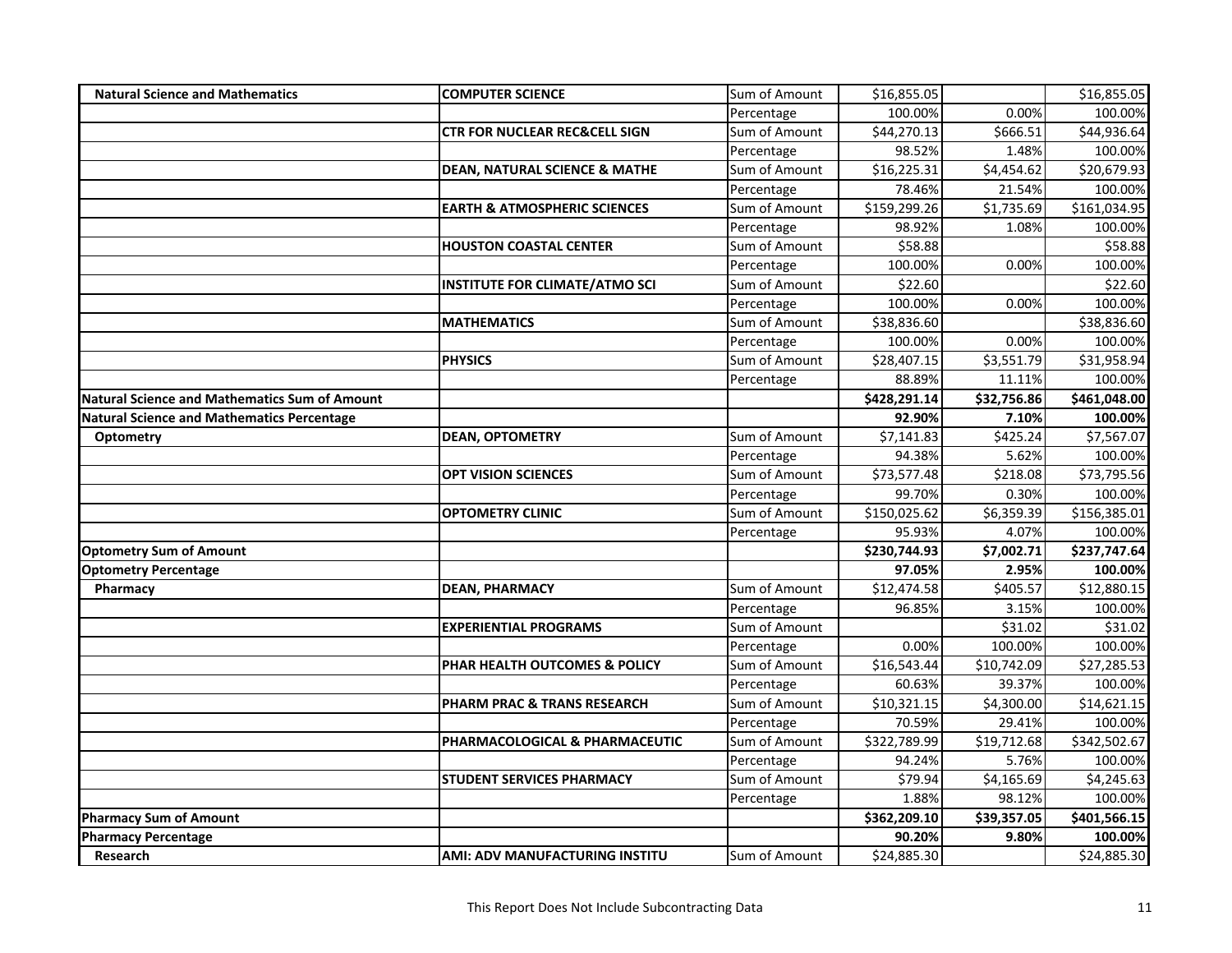| Research                      | AMI: ADV MANUFACTURING INSTITU            | Percentage    | 100.00%      | 0.00%       | 100.00%      |
|-------------------------------|-------------------------------------------|---------------|--------------|-------------|--------------|
|                               | <b>ANIMAL CARE OPERATIONS</b>             | Sum of Amount | \$12,640.78  | \$774.92    | \$13,415.70  |
|                               |                                           | Percentage    | 94.22%       | 5.78%       | 100.00%      |
|                               | <b>BUSINESS OPERATIONS</b>                | Sum of Amount | \$3,575.34   |             | \$3,575.34   |
|                               |                                           | Percentage    | 100.00%      | 0.00%       | 100.00%      |
|                               | <b>CENTER FOR INNOVA/PARTNERSHIPS</b>     | Sum of Amount | \$1,250.00   | \$674.98    | \$1,924.98   |
|                               |                                           | Percentage    | 64.94%       | 35.06%      | 100.00%      |
|                               | DATA ASSESSMENT & IT DOR                  | Sum of Amount | \$43.99      |             | \$43.99      |
|                               |                                           | Percentage    | 100.00%      | 0.00%       | 100.00%      |
|                               | <b>DOR COMMUNICATIONS</b>                 | Sum of Amount | \$1,543.14   | \$1,295.50  | \$2,838.64   |
|                               |                                           | Percentage    | 54.36%       | 45.64%      | 100.00%      |
|                               | <b>ENVIRONMENT HEALTH &amp; LIFE SAFE</b> | Sum of Amount | \$18,363.81  |             | \$18,363.81  |
|                               |                                           | Percentage    | 100.00%      | 0.00%       | 100.00%      |
|                               | <b>GRANTS AND CONTRACTS</b>               | Sum of Amount |              | \$14,650.12 | \$14,650.12  |
|                               |                                           | Percentage    | 0.00%        | 100.00%     | 100.00%      |
|                               | <b>HEALTH RESEARCH INSTITUTE</b>          | Sum of Amount | \$1,163.94   |             | \$1,163.94   |
|                               |                                           | Percentage    | 100.00%      | 0.00%       | 100.00%      |
|                               | <b>HPE - DATA SCIENCE CENTER</b>          | Sum of Amount | \$728.16     | \$828.00    | \$1,556.16   |
|                               |                                           | Percentage    | 46.79%       | 53.21%      | 100.00%      |
|                               | OFFICE OF INTELL PROPERTY MGMT            | Sum of Amount | \$124,617.89 |             | \$124,617.89 |
|                               |                                           | Percentage    | 100.00%      | 0.00%       | 100.00%      |
|                               | <b>RESEARCH</b>                           | Sum of Amount | \$17,240.00  |             | \$17,240.00  |
|                               |                                           | Percentage    | 100.00%      | 0.00%       | 100.00%      |
|                               | <b>RESEARCH ADMINISTRATION</b>            | Sum of Amount | \$6,789.53   |             | \$6,789.53   |
|                               |                                           | Percentage    | 100.00%      | 0.00%       | 100.00%      |
|                               | <b>RESEARCH INTEGRITY &amp; OVERSIGHT</b> | Sum of Amount | \$1,661.15   |             | \$1,661.15   |
|                               |                                           | Percentage    | 100.00%      | 0.00%       | 100.00%      |
|                               | <b>TIMES</b>                              | Sum of Amount | \$21,538.94  | \$50.76     | \$21,589.70  |
|                               |                                           | Percentage    | 99.76%       | 0.24%       | 100.00%      |
|                               | TX CTR SUPERCONDUCTIVITY AT UH            | Sum of Amount | \$7,656.25   | \$4,211.86  | \$11,868.11  |
|                               |                                           | Percentage    | 64.51%       | 35.49%      | 100.00%      |
|                               | <b>VP FOR RESEARCH CENTRAL OFFICE</b>     | Sum of Amount | \$5,384.36   |             | \$5,384.36   |
|                               |                                           | Percentage    | 100.00%      | 0.00%       | 100.00%      |
| <b>Research Sum of Amount</b> |                                           |               | \$249,082.58 | \$22,486.14 | \$271,568.72 |
| <b>Research Percentage</b>    |                                           |               | 91.72%       | 8.28%       | 100.00%      |
| <b>Student Affairs</b>        | <b>ADMISSIONS</b>                         | Sum of Amount | \$16,146.31  | \$19,042.93 | \$35,189.24  |
|                               |                                           | Percentage    | 45.88%       | 54.12%      | 100.00%      |
|                               | <b>CAMPUS RECREATION</b>                  | Sum of Amount | \$30,783.01  | \$1,980.10  | \$32,763.11  |
|                               |                                           | Percentage    | 93.96%       | 6.04%       | 100.00%      |
|                               | <b>CAMPUS SOLUTIONS SVC</b>               | Sum of Amount | \$2,672.56   | \$177.00    | \$2,849.56   |
|                               |                                           | Percentage    | 93.79%       | 6.21%       | 100.00%      |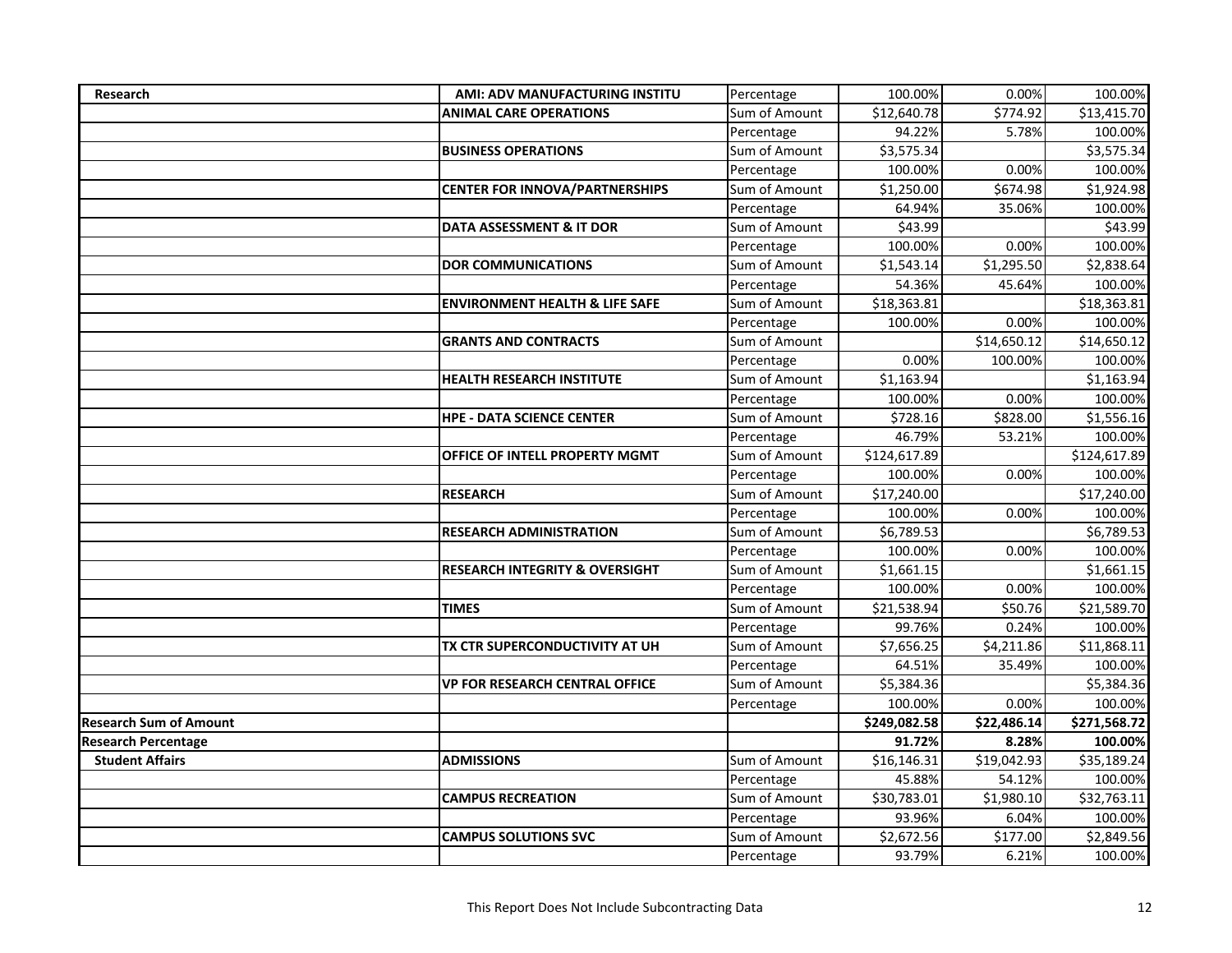| <b>Student Affairs</b> | <b>CENTER FOR STUDENT INVOLVEMENT</b>     | Sum of Amount | \$89.50      |             | \$89.50      |
|------------------------|-------------------------------------------|---------------|--------------|-------------|--------------|
|                        |                                           | Percentage    | 100.00%      | 0.00%       | 100.00%      |
|                        | <b>CENTER FOR STUDENT MEDIA</b>           | Sum of Amount | \$5,970.99   |             | \$5,970.99   |
|                        |                                           | Percentage    | 100.00%      | 0.00%       | 100.00%      |
|                        | <b>CENTER FOR STUDENTS W/DISABILI</b>     | Sum of Amount | \$1,877.12   | \$235.12    | \$2,112.24   |
|                        |                                           | Percentage    | 88.87%       | 11.13%      | 100.00%      |
|                        | <b>CHILDREN'S LEARNING CENTER</b>         | Sum of Amount | \$1,786.39   |             | \$1,786.39   |
|                        |                                           | Percentage    | 100.00%      | 0.00%       | 100.00%      |
|                        | <b>CNTR FOR DIVERSITY &amp; INCLUSION</b> | Sum of Amount | \$182.24     |             | \$182.24     |
|                        |                                           | Percentage    | 100.00%      | 0.00%       | 100.00%      |
|                        | <b>COUGARS IN RECOVERY</b>                | Sum of Amount | \$212.95     |             | \$212.95     |
|                        |                                           | Percentage    | 100.00%      | 0.00%       | 100.00%      |
|                        | <b>COUNSELING AND PSYCH SVCS</b>          | Sum of Amount | \$2,820.70   | \$287.71    | \$3,108.41   |
|                        |                                           | Percentage    | 90.74%       | 9.26%       | 100.00%      |
|                        | <b>CTR FRATERNITY &amp; SORORITY LIFE</b> | Sum of Amount | \$339.44     |             | \$339.44     |
|                        |                                           | Percentage    | 100.00%      | 0.00%       | 100.00%      |
|                        | <b>DEAN OF STUDENTS</b>                   | Sum of Amount | \$258.85     | \$56.54     | \$315.39     |
|                        |                                           | Percentage    | 82.07%       | 17.93%      | 100.00%      |
|                        | <b>INTEGRATED ENROLLMENT SERVICES</b>     | Sum of Amount | \$15.96      | \$87,029.50 | \$87,045.46  |
|                        |                                           | Percentage    | 0.02%        | 99.98%      | 100.00%      |
|                        | <b>INTL STUDENT &amp; SCHOLAR SERVIC</b>  | Sum of Amount | \$65.88      | \$262.36    | \$328.24     |
|                        |                                           | Percentage    | 20.07%       | 79.93%      | 100.00%      |
|                        | <b>LGBTQ RESOURCE CENTER</b>              | Sum of Amount | \$798.25     |             | \$798.25     |
|                        |                                           | Percentage    | 100.00%      | 0.00%       | 100.00%      |
|                        | OFC OF THE UNIVERSIT REGISTRAR            | Sum of Amount | \$42,141.48  |             | \$42,141.48  |
|                        |                                           | Percentage    | 100.00%      | 0.00%       | 100.00%      |
|                        | <b>RELIGION CENTER</b>                    | Sum of Amount | \$222.71     |             | \$222.71     |
|                        |                                           | Percentage    | 100.00%      | 0.00%       | 100.00%      |
|                        | <b>SCHOLARSIPS &amp; FINANCIAL AID</b>    | Sum of Amount | \$6,458.93   | \$696.00    | \$7,154.93   |
|                        |                                           | Percentage    | 90.27%       | 9.73%       | 100.00%      |
|                        | <b>STU COMMUNICATION &amp; MARKETING</b>  | Sum of Amount | \$38.00      |             | \$38.00      |
|                        |                                           | Percentage    | 100.00%      | 0.00%       | 100.00%      |
|                        | <b>STU HOUSING - RESIDE LIFE</b>          | Sum of Amount | \$27,549.04  | \$4,679.50  | \$32,228.54  |
|                        |                                           | Percentage    | 85.48%       | 14.52%      | 100.00%      |
|                        | <b>STUDENT AFFAIRS</b>                    | Sum of Amount | \$28,860.40  | \$30,418.35 | \$59,278.75  |
|                        |                                           | Percentage    | 48.69%       | 51.31%      | 100.00%      |
|                        | <b>STUDENT AFFAIRS BUSINESS SRVC</b>      | Sum of Amount | \$606.47     | \$220.89    | \$827.36     |
|                        |                                           | Percentage    | 73.30%       | 26.70%      | 100.00%      |
|                        | <b>STUDENT AFFAIRS IT SERVICES</b>        | Sum of Amount | \$408.47     | \$38,944.40 | \$39,352.87  |
|                        |                                           | Percentage    | 1.04%        | 98.96%      | 100.00%      |
|                        | <b>STUDENT CENTER</b>                     | Sum of Amount | \$102,871.41 | \$2,395.08  | \$105,266.49 |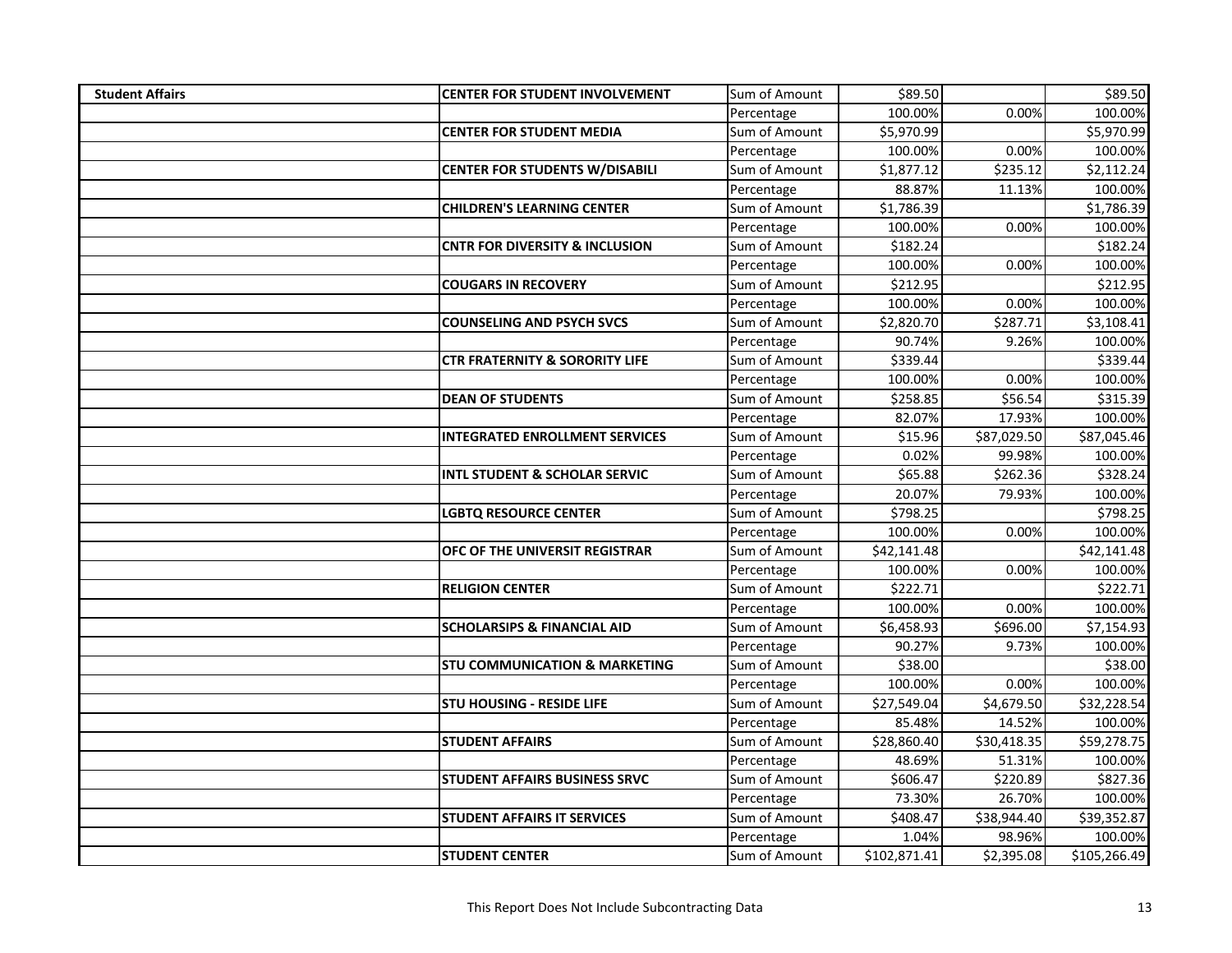| <b>Student Affairs</b>                         | <b>STUDENT CENTER</b>                     | Percentage    | 97.72%       | 2.28%                | 100.00%      |
|------------------------------------------------|-------------------------------------------|---------------|--------------|----------------------|--------------|
|                                                | <b>STUDENT HEALTH CENTER</b>              | Sum of Amount | \$2,235.79   | \$3,371.10           | \$5,606.89   |
|                                                |                                           | Percentage    | 39.88%       | 60.12%               | 100.00%      |
|                                                | <b>UNIVERSITY CAREER SERVICES</b>         | Sum of Amount | \$558.22     |                      | \$558.22     |
|                                                |                                           | Percentage    | 100.00%      | 0.00%                | 100.00%      |
|                                                | <b>URBAN EXPERIENCE</b>                   | Sum of Amount |              | $\overline{$}192.66$ | \$192.66     |
|                                                |                                           | Percentage    | 0.00%        | 100.00%              | 100.00%      |
|                                                | <b>VETERAN SERVICES</b>                   | Sum of Amount | \$73.38      |                      | \$73.38      |
|                                                |                                           | Percentage    | 100.00%      | 0.00%                | 100.00%      |
|                                                | <b>WELLNESS CENTER</b>                    | Sum of Amount | \$516.64     |                      | \$516.64     |
|                                                |                                           | Percentage    | 100.00%      | 0.00%                | 100.00%      |
|                                                | <b>WOMEN &amp; GENDER RESOURCE CENTER</b> | Sum of Amount | \$140.18     | \$104.95             | \$245.13     |
|                                                |                                           | Percentage    | 57.19%       | 42.81%               | 100.00%      |
| <b>Student Affairs Sum of Amount</b>           |                                           |               | \$276,701.27 | \$190,094.19         | \$466,795.46 |
| <b>Student Affairs Percentage</b>              |                                           |               | 59.28%       | 40.72%               | 100.00%      |
| <b>Technology</b>                              | <b>CENTER FOR LIFE SCIENCES TECH</b>      | Sum of Amount | \$888.00     |                      | \$888.00     |
|                                                |                                           | Percentage    | 100.00%      | 0.00%                | 100.00%      |
|                                                | <b>CONSTRUCTION MANAGEMENT</b>            | Sum of Amount | \$11,693.96  | \$106.10             | \$11,800.06  |
|                                                |                                           | Percentage    | 99.10%       | 0.90%                | 100.00%      |
|                                                | <b>DEAN, TECHNOLOGY</b>                   | Sum of Amount | \$10,289.25  | \$4,239.56           | \$14,528.81  |
|                                                |                                           | Percentage    | 70.82%       | 29.18%               | 100.00%      |
|                                                | <b>ENGINEERING TECHNOLOGY</b>             | Sum of Amount | \$9,103.64   | \$1,828.00           | \$10,931.64  |
|                                                |                                           | Percentage    | 83.28%       | 16.72%               | 100.00%      |
|                                                | HUMAN DEVELOP AND CONSUMER SCI            | Sum of Amount | \$965.18     | \$415.58             | \$1,380.76   |
|                                                |                                           | Percentage    | 69.90%       | 30.10%               | 100.00%      |
|                                                | <b>ILT</b>                                | Sum of Amount | \$860.02     |                      | \$860.02     |
|                                                |                                           | Percentage    | 100.00%      | 0.00%                | 100.00%      |
| <b>Technology Sum of Amount</b>                |                                           |               | \$33,800.05  | \$6,589.24           | \$40,389.29  |
| <b>Technology Percentage</b>                   |                                           |               | 83.69%       | 16.31%               | 100.00%      |
| Univ Marketing, Comm & Media Rel               | <b>MARKETING</b>                          | Sum of Amount | \$25,081.46  |                      | \$25,081.46  |
|                                                |                                           | Percentage    | 100.00%      | 0.00%                | 100.00%      |
|                                                | <b>MEDIA RELATIONS</b>                    | Sum of Amount | \$300.00     |                      | \$300.00     |
|                                                |                                           | Percentage    | 100.00%      | 0.00%                | 100.00%      |
|                                                | VC/VP UNIV MKTG, COM & MED REL            | Sum of Amount | \$737.05     | \$505.88             | \$1,242.93   |
|                                                |                                           | Percentage    | 59.30%       | 40.70%               | 100.00%      |
| Univ Marketing, Comm & Media Rel Sum of Amount |                                           |               | \$26,118.51  | \$505.88             | \$26,624.39  |
| Univ Marketing, Comm & Media Rel Percentage    |                                           |               | 98.10%       | 1.90%                | 100.00%      |
| <b>University Advancement</b>                  | <b>ALUMNI RELATIONS</b>                   | Sum of Amount | \$556.01     | \$76.92              | \$632.93     |
|                                                |                                           | Percentage    | 87.85%       | 12.15%               | 100.00%      |
|                                                | <b>ANNUAL GIVING</b>                      | Sum of Amount | \$12,372.69  | \$52.61              | \$12,425.30  |
|                                                |                                           | Percentage    | 99.58%       | 0.42%                | 100.00%      |